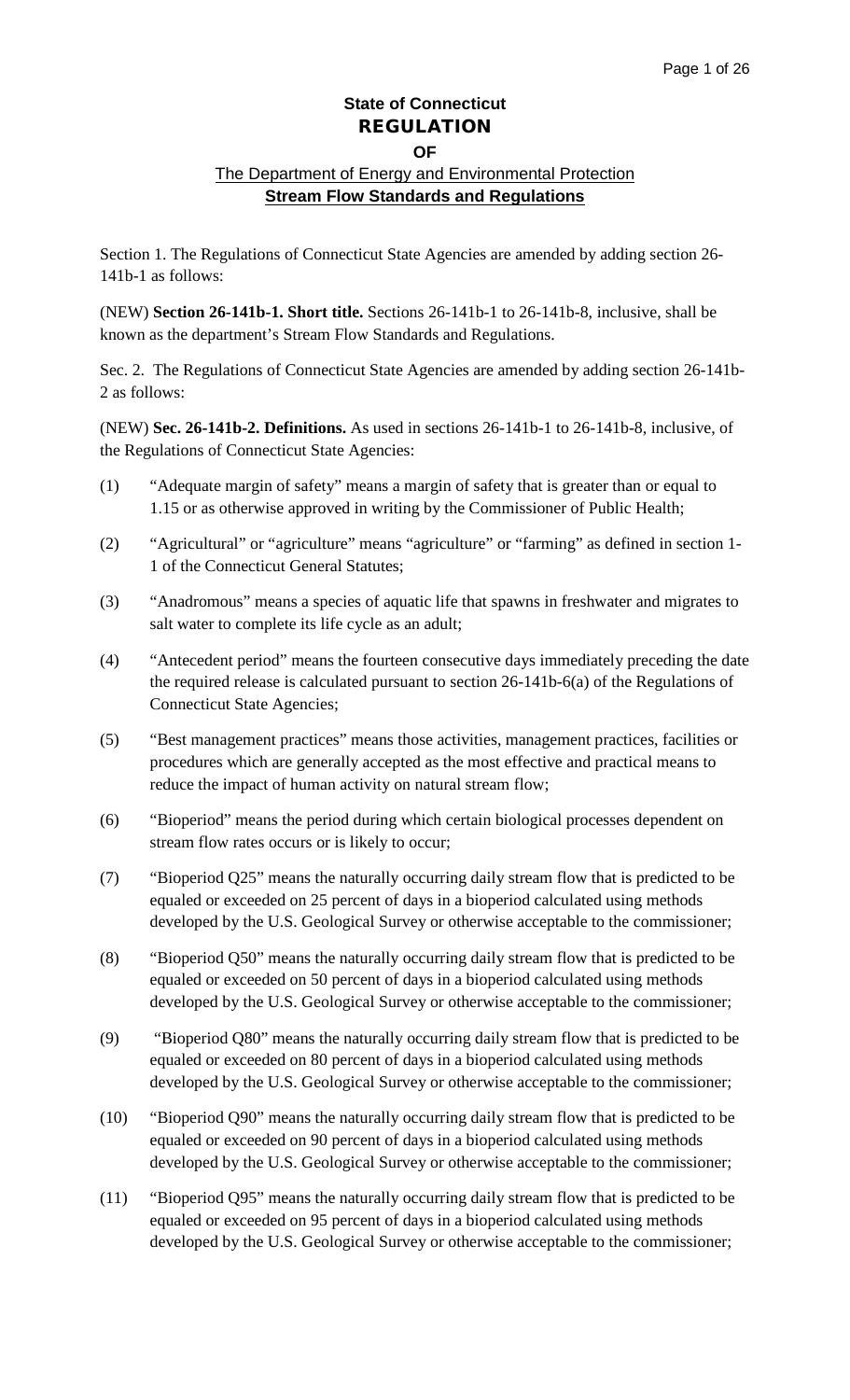## **OF**

- (12) "Bioperiod Q99" means the naturally occurring daily stream flow that is predicted to be equaled or exceeded on 99 percent of days in a bioperiod calculated using methods developed by the U.S. Geological Survey or otherwise acceptable to the commissioner;
- (13) "Clupeid spawning bioperiod" means that period from May 1 to May 31, inclusive, of each year;
- (14) "Commissioner" means the Commissioner of the Department of Energy and Environmental Protection or such commissioner's designated agent or representative;
- (15) "Community water system" means a "community water system" as defined in section 19- 13-B102 of the Regulations of Connecticut State Agencies;
- (16) "Dam" means "dam" as defined in section 22a-409-1 of the Regulations of Connecticut State Agencies;
- (17) "Department" means the Department of Energy and Environmental Protection;
- (18) "Diversion" means "diversion" as defined in section 22a-367 of the Connecticut General Statutes;
- (19) "Divert" means "divert" as defined in section 22a-367 of the Connecticut General Statutes;
- (20) "Geomorphic" means those landforms resulting from geologic processes;
- (21) "Habitat forming bioperiod" means that period from March 1 to April 30, inclusive, of each year;
- (22) "Interbasin transfer" means "interbasin transfer" as defined in section 22a-367 of the Connecticut General Statutes;
- (23) "Margin of safety" means "margin of safety" as defined in section 25-32d-1a of the Regulations of Connecticut State Agencies;
- (24) "Maximum extent practicable" means able to be constructed or implemented consistent with sound science and engineering principles; and economically and otherwise reasonable in light of the societal and environmental benefits to be gained;
- (25) "Median natural flow" means the naturally occurring daily stream flow that is predicted to be equaled or exceeded on fifty percent of days in a period of record calculated using methods developed by the U.S. Geological Survey or otherwise acceptable to the commissioner;
- (26) "Overwinter bioperiod" means that period from December 1 to February 28 or February 29, inclusive, of each year;
- (27) "Outlet works" means constructed features appurtenant to a dam's operation, including but not limited to structures, spillways, conveyances, and conduits used for the safe operation of a dam and control of a release.
- (28) "Person" means "person" and "municipality" as these terms are defined in section 22a-423 of the Connecticut General Statutes;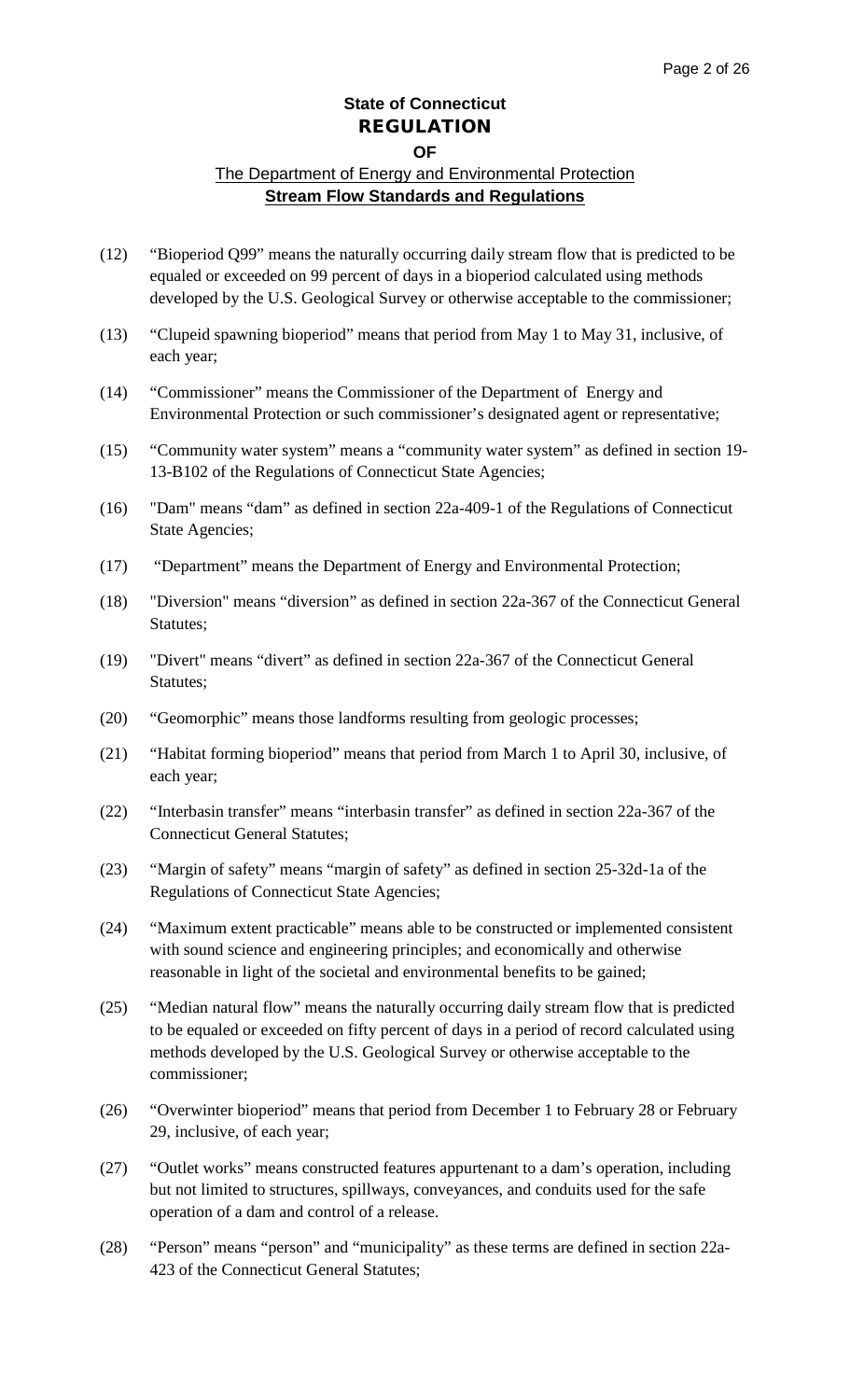## The Department of Energy and Environmental Protection **Stream Flow Standards and Regulations**

- (29) "Public water supply" means any surface or groundwater resource that provides water for a community water system;
- (30) "Rearing and growth bioperiod" means that period from July 1 to October 31, inclusive, of each year;
- (31) "Registration" means a document filed by a person in accordance with section 22a-368(a) of the Connecticut General Statutes that establishes the location of a diversion of surface or groundwater from a river or stream system in existence prior to 1982, the amount of that diversion, and the use of water diverted at that location;
- (32) "Release" means the total release of water from a dam to provide for the preservation, protection, and propagation of fish and other forms of aquatic life and includes dam leakage, spillage from a primary spillway, spillage return flow from an auxiliary spillway, and discharge from outlet works;
- (33) "Resident spawning bioperiod" means that period from June 1 to June 30, inclusive, of each year;
- (34) "River or stream segment" means a discrete, contiguous reach of river or stream channel for which a uniform classification has been adopted but shall not include dam outlet works;
- (35) River or stream system" means a river or stream channel, including all tributary streams and any water, including groundwater, that contributes flow to such river or stream;
- (36) "Salmonid spawning bioperiod" means that period from November 1 to November 30, inclusive, of each year;
- (37) "Source" or "source of supply" means any well, spring, reservoir, stream, river or other location where water is siphoned, pumped, channeled, or withdrawn for water supply purposes, including interconnections with other water companies;
- (38) "Usable storage" means the difference between total storage volume of a water supply reservoir and the remaining volume below the minimum operational level, intake pipe elevation, or water elevation above which water can be treated to meet drinking water quality standards, whichever is less;
- (39) "Water conservation" means measures designed to promote efficient use of water, to eliminate waste of water, and to encourage the reuse of water; and
- (40) "Water supply plan" means a plan filed and approved pursuant to section 25-32d of the Connecticut General Statutes.

Sec. 3. The Regulations of Connecticut State Agencies are amended by adding section 26-141b-3 as follows:

#### (NEW) **Sec. 26-141b-3. Applicability.**

(a) The Stream Flow Standards and Regulations shall apply to all river or stream systems in this state.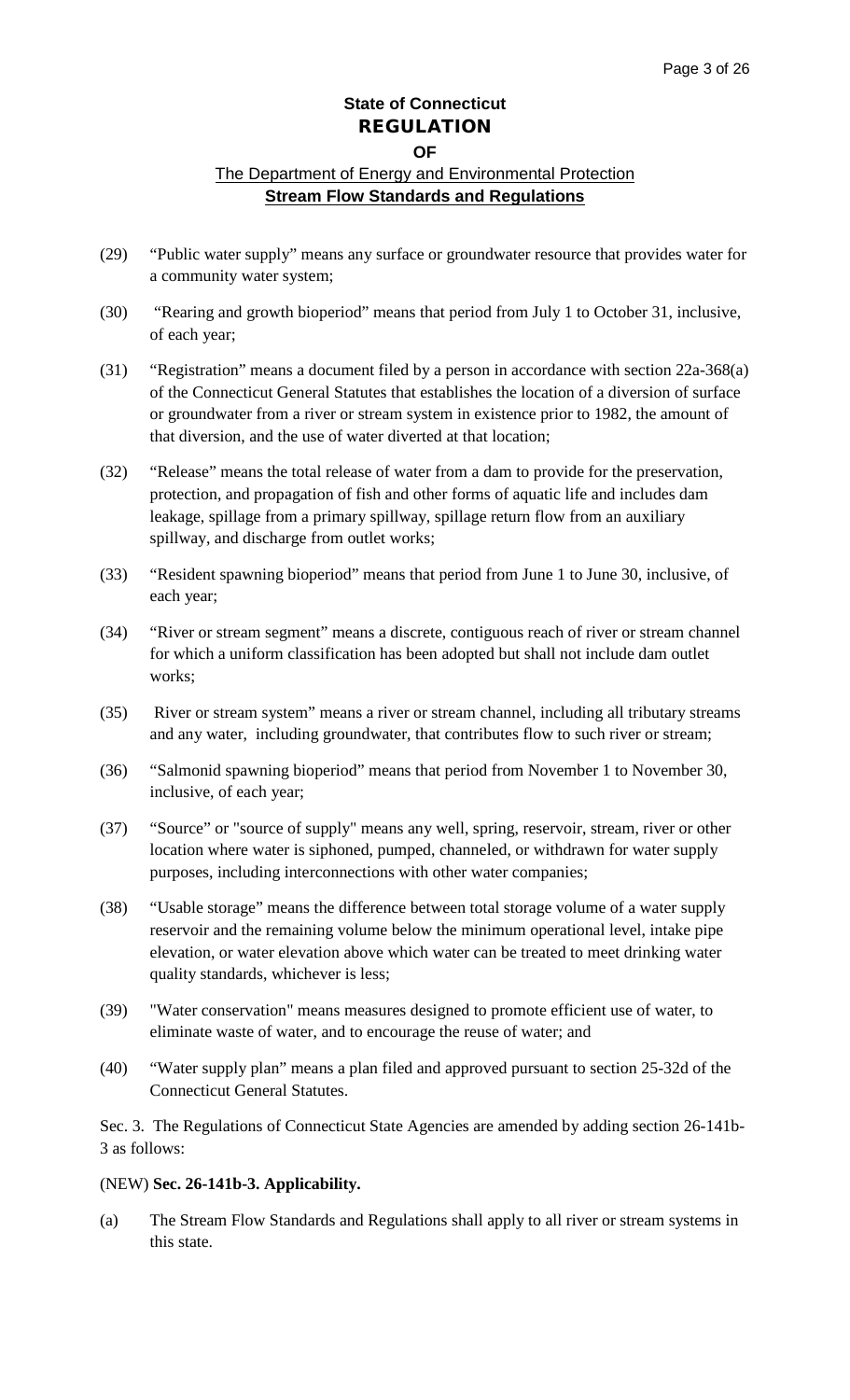- (b) Any person owning or operating a dam that impounds or diverts the waters of a river or stream system or that affects the flow of water in such a system shall comply with the Stream Flow Standards and Regulations. Any dam owner or operator previously subject to the stream flow minimum release standards in sections 26-141a-1 to 26-141a-8, inclusive, of the Regulations of Connecticut State Agencies, shall continue to comply with such standards until such time as the dam owner or operator complies with the new minimum release standards prescribed in or pursuant to section 26-141b-6 of the Regulations of Connecticut State Agencies.
- (c) Notwithstanding subsection (b) of this section, any person owning or operating a dam shall be exempt from the provisions of the Stream Flow Standards and Regulations when such dam is used for:
	- (1) Hydroelectric power generation, provided such operation represents the principal purpose of the dam and operation is subject to the jurisdiction of the Federal Energy Regulatory Commission;
	- (2) Temporary inspection, maintenance, repair or modification to a dam, provided all federal, state and local authorizations have been obtained and are complied with;
	- (3) Diversion of water for fire emergency purposes;
	- (4) Diversion of water for an agricultural operation, provided such operation follows generally accepted agricultural practices, and inspection and approval of such operation by the Commissioner of Agriculture shall be prima facie evidence that such operation follows generally accepted agricultural practices;
	- (5) Diversion of water for a golf course, provided the owner or operator of any such golf course:
		- (A) certifies, on a form provided by the commissioner, that the golf course's operation is in compliance and will maintain compliance with the Department's "Best Management Practices For Golf Course Water Use" manual, as may be amended from time to time by an advisory committee convened by the Department consisting of members of the golf course industry, consultants, public interest groups, government agencies and the academic community; and
		- (B) complies with the recordkeeping and reporting requirements of subsection (a) of section 26-141b-7 of the Regulations of Connecticut State Agencies;
	- (6) Operation of a government-maintained flood control dam for the protection of property;
	- (7) Operation of a dam that is not constructed on a river, stream or brook.
	- (8) Operation of a dam at the base of which the waters are tidally-influenced;
	- (9) Diversion of water authorized by the commissioner pursuant to 33 U.S.C. § 1326;
	- (10) Diversion of water in a manner and degree that is specified by order of the commissioner for the abatement of pollution pursuant to sections 22a-133e, 22a-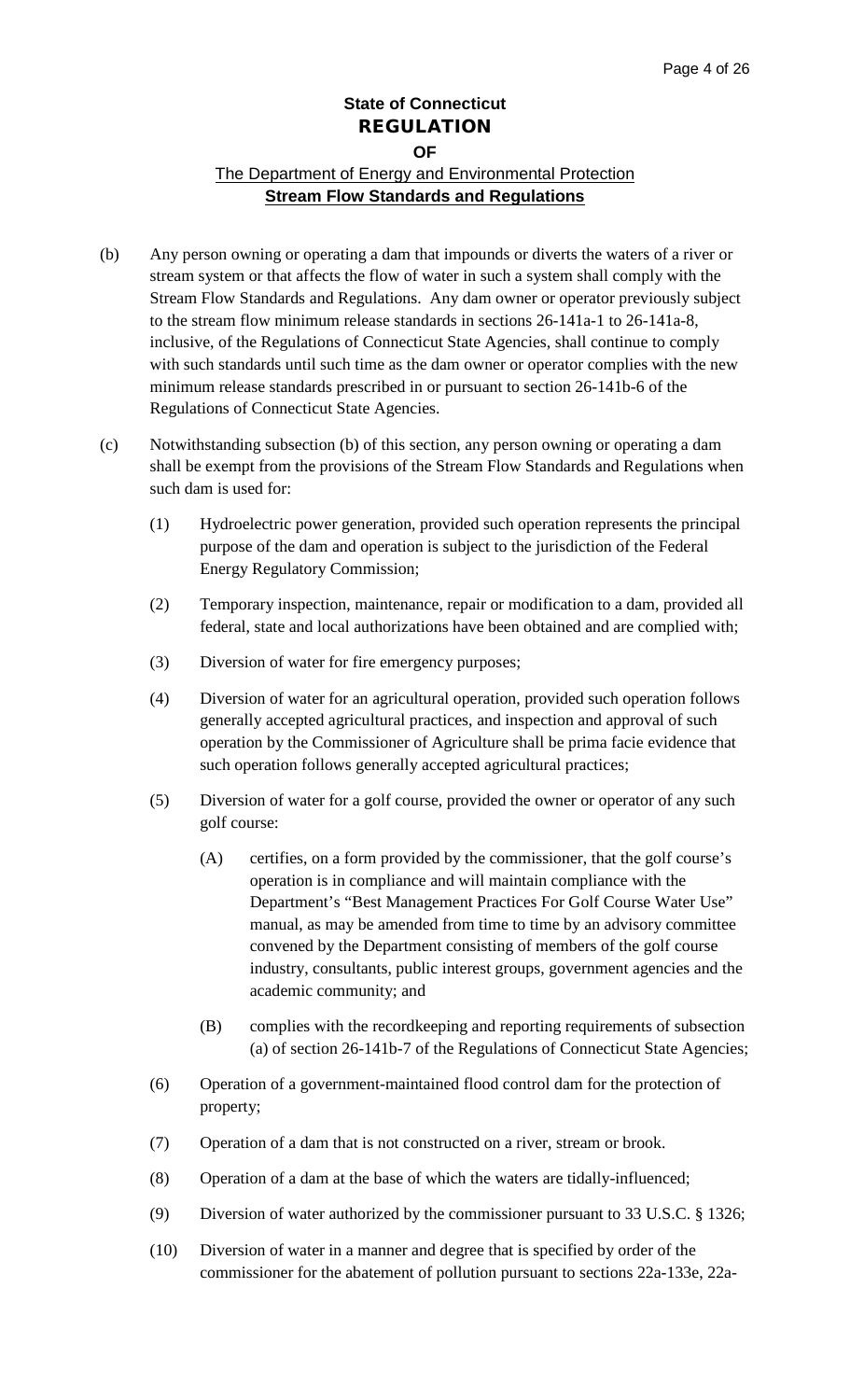## The Department of Energy and Environmental Protection **Stream Flow Standards and Regulations**

424, 22a-428, 22a-430, 22a-431, 22a-432, 22a-449 or 22a-451 of the Connecticut General Statutes, or as specified in approved plans submitted pursuant to such an order;

- (11) Diversion of water caused by drawing down the surface elevation of an impoundment and subsequent refilling for the purpose of aquatic weed control, water quality control, seasonal drawdown, or inspection or maintenance of a dam, gate house, outlet works, reservoir, shoreline or dock, provided:
	- (A) the surface elevation of the impoundment is lowered only to the elevation and for the amount of time necessary for aquatic weed control, water quality control, or inspection or maintenance of dam, gate house, outlet works, reservoir, shoreline or dock; and
	- (B) during drawdown and refilling periods, water is continuously released in an amount no less than the minimum of either the rearing and growth bioperiod Q80 or the natural inflow of water;
- (12) Diversion operated in compliance with a diversion permit issued by the commissioner pursuant to sections 22a-368 or 22a-378a of the Connecticut General Statutes;
- (13) Diversion subject to a flow management plan contained in a resolution, agreement or stipulated judgment to which the state, acting through the commissioner, is a party, or the management plan developed pursuant to section 3 of Public Act 00- 152;
- (14) Operation of a dam designed and constructed for the primary purpose of providing temporary detention of stormwater during and immediately following a storm event;
- (15) Operation of a dam such that, unless the Commissioner of Public Health determines that a water supply emergency exists, no active manipulation of the storage of water occurs behind the dam and no withdrawal of water occurs from within the impoundment, and only if such dam complies with the recordkeeping and reporting requirements of subsections (a) and (b) of section 26-141b-7 of the Regulations of Connecticut State Agencies;
- (16) Operation of a public water supply dam during periods when no active manipulation of the storage of water occurs behind the dam and no withdrawal of water occurs from within the impoundment, provided:
	- (A) such dam complies with the recordkeeping and reporting requirements of subsections (a) and (b) of section 26-141b-7 of the Regulations of Connecticut State Agencies; and
	- (B) during any period when active manipulation of storage occurs behind the dam and subsequent refilling periods: (i) water is continuously released as required pursuant to section 26-141b-6 of the Regulations of Connecticut State Agencies; and (ii) such dam also complies with subsections (c) and (d) of section 26-141b-7 of the Regulations of Connecticut State Agencies;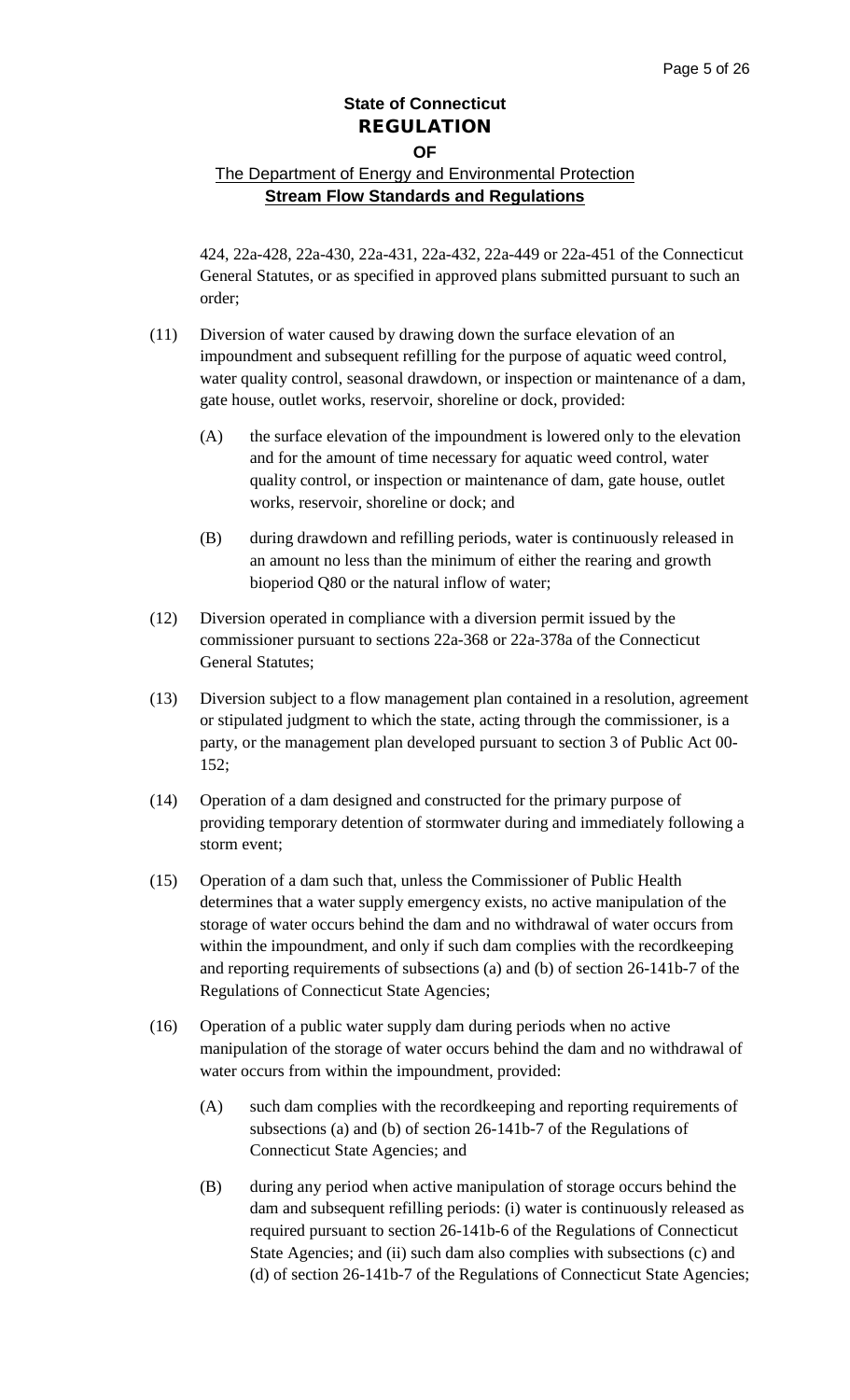### The Department of Energy and Environmental Protection **Stream Flow Standards and Regulations**

- (17) Operation of a public water supply dam immediately upstream of a stream or river segment having a rearing and growth bioperiod Q80 of 0.1 cubic feet per second or less as calculated in accordance with the United States Geological Survey Scientific Investigations report 2010-5052 titled "Regional Regression Equations to Estimate Flow-duration Statistics at ungaged stream sites in Connecticut" or other method acceptable to the Commissioner, provided such dam complies with the recordkeeping and reporting requirements of subsection (a) of section 26- 141b-7 of the Regulations of Connecticut State Agencies;
- (18) Operation of a public water supply dam immediately upstream of a stream or river segment having a rearing and growth bioperiod Q80 between 0.1 and 0.2 cubic feet per second as calculated in accordance with the United States Geological Survey Scientific Investigations report 2010-5052titled "Regional Regression Equations to Estimate Flow-duration Statistics at ungaged stream sites in Connecticut" or other method acceptable to the Commissioner, provided the Commissioner has approved in writing a written exemption pursuant to subdivision (10) of section 26-141b-6 of the Regulations of Connecticut State Agencies and such dam complies with the recordkeeping and reporting requirements of subsection (a) of section 26-141b-7 of the Regulations of Connecticut State Agencies;
- (19) Operation of a public water supply dam having an outlet structure that releases to a man-made conveyance structure or channel that discharges into an impoundment, provided releases from the downstream dam comply with section 26-141b-6 of the Regulations of Connecticut State Agencies, such dam complies with the recordkeeping and reporting requirements of subsection (a) of section 26- 141b-7 of the Regulations of Connecticut State Agencies, and the Commissioner has approved in writing a written exemption pursuant to subdivision (10) of section 26-141b-6 of the Regulations of Connecticut State Agencies; or
- (20) Diversion of water authorized by a special act of the Connecticut legislature effective as of the date of the Stream Flow Standards and Regulations when such diversion is identified in the comprehensive flow management plan, including any report or study referenced therein, required by section 3 of the federal Wild and Scenic Rivers Act.
- Sec. 4. The Regulations of Connecticut State Agencies are amended by adding section 26-141b-4 as follows:

#### (NEW) **Sec. 26-141b-4. Narrative standards.**

- (a) A river or stream segment classified as "Class 1" pursuant to the Stream Flow Standards and Regulations shall exhibit, at all times, the depth, volume, velocity and variation of stream flow and water levels necessary to support and maintain habitat conditions supportive of an aquatic, biological community characteristic of that typically present in free-flowing river or stream systems of similar size and geomorphic characteristics under the prevailing climatic conditions.
- (b) A river or stream segment classified as "Class 2" pursuant to the Stream Flow Standards and Regulations shall exhibit, at all times, the depth, volume, velocity and variation of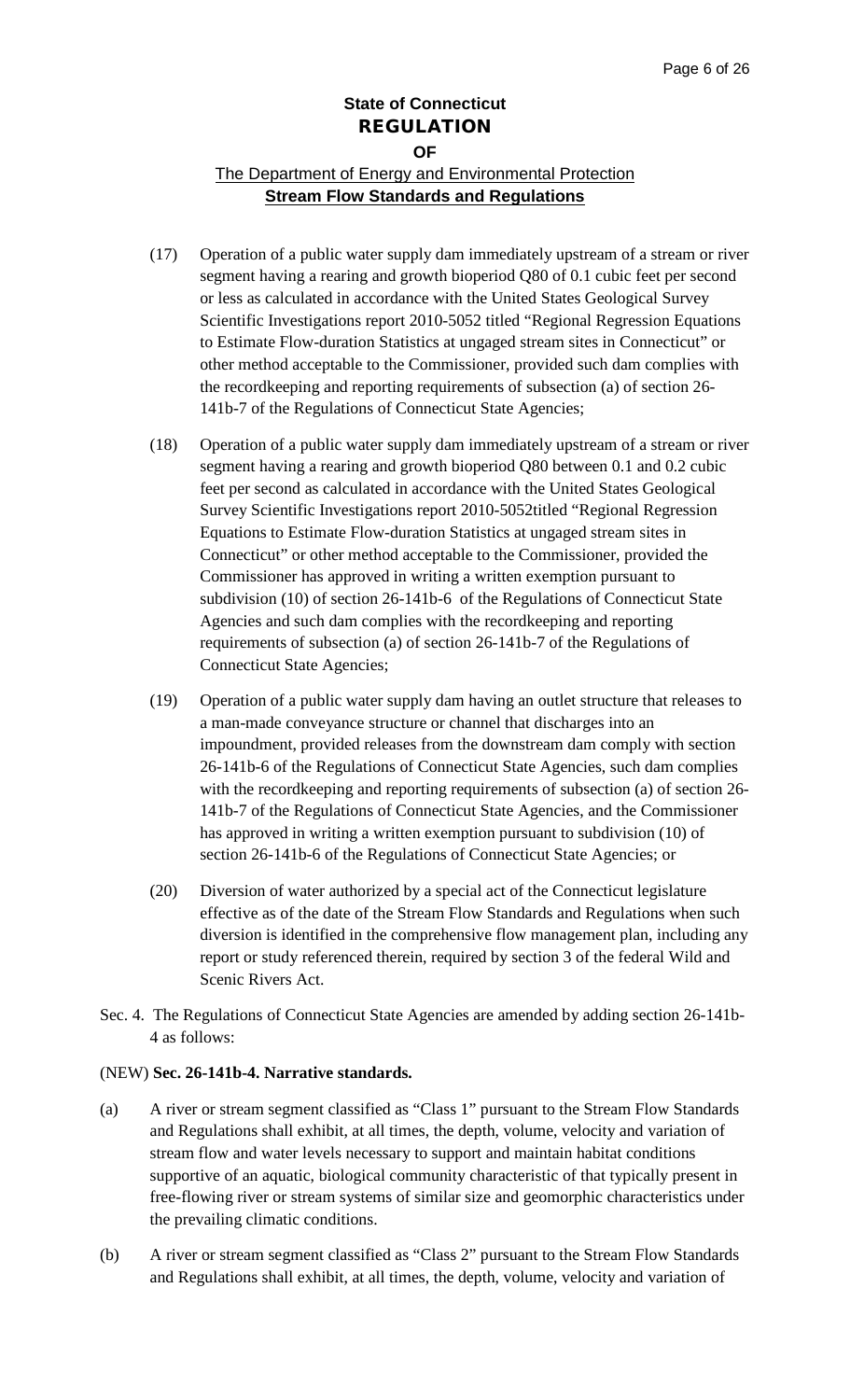## The Department of Energy and Environmental Protection **Stream Flow Standards and Regulations**

stream flow and water levels necessary to support and maintain habitat conditions supportive of an aquatic, biological community minimally altered from that typically present in free-flowing river or stream systems of similar size and geomorphic characteristics under the prevailing climatic conditions.

- (c) A river or stream segment classified as "Class 3" pursuant to the Stream Flow Standards and Regulations shall exhibit, at all times, the depth, volume, velocity and variation of stream flow and water levels necessary to support and maintain habitat conditions supportive of an aquatic, biological community moderately altered from that typically present in free-flowing river or stream systems of similar size and geomorphic characteristics under the prevailing climatic conditions.
- (d) A river or stream segment classified as "Class 4" pursuant to the Stream Flow Standards and Regulations may exhibit substantially altered stream flow conditions caused by human activity to provide for the needs and requirements of public health and safety, flood control, industry, public utilities, water supply, agriculture and other lawful uses; and shall, while giving consideration to societal needs, economic costs, and environmental impacts, exhibit to the maximum extent practicable the depth, volume, velocity and variation of stream flow and water levels consistent with the narrative standard for Class 3 river and stream segments. The societal needs, economic costs, and environmental impacts to be considered shall include:
	- (1) Extent of prior channel modification;
	- (2) Current impact of development and impervious cover in the watershed;
	- (3) Overriding societal needs that cannot otherwise be met;
	- (4) Economic impact that would substantially impair or otherwise detrimentally affect the economy of the community in which the segment is located or of the state;
	- (5) Associated environmental impacts to other river or stream segments;
	- (6) Existing biological community; and
	- (7) The margin of safety of the community water system utilizing the river or stream segment as an existing public water supply source.

Sec. 5. The Regulations of Connecticut State Agencies are amended by adding section 26-141b-5 as follows:

#### (NEW) **Sec. 26-141b-5. Adoption of river or stream system classifications.**

- (a) The commissioner, after consultation with the Commissioner of Public Health, shall prepare a map of proposed classifications indicative of the degree of human alteration of natural stream flow after consideration of the following factors:
	- (1) A river or stream segment that is immediately downstream of an existing dam that impounds a public water supply source registered or permitted in accordance with section 22a-365 to 22a-378a of the Connecticut General Statutes, or that intersects a Level A aquifer protection area as approved by the Commissioner pursuant to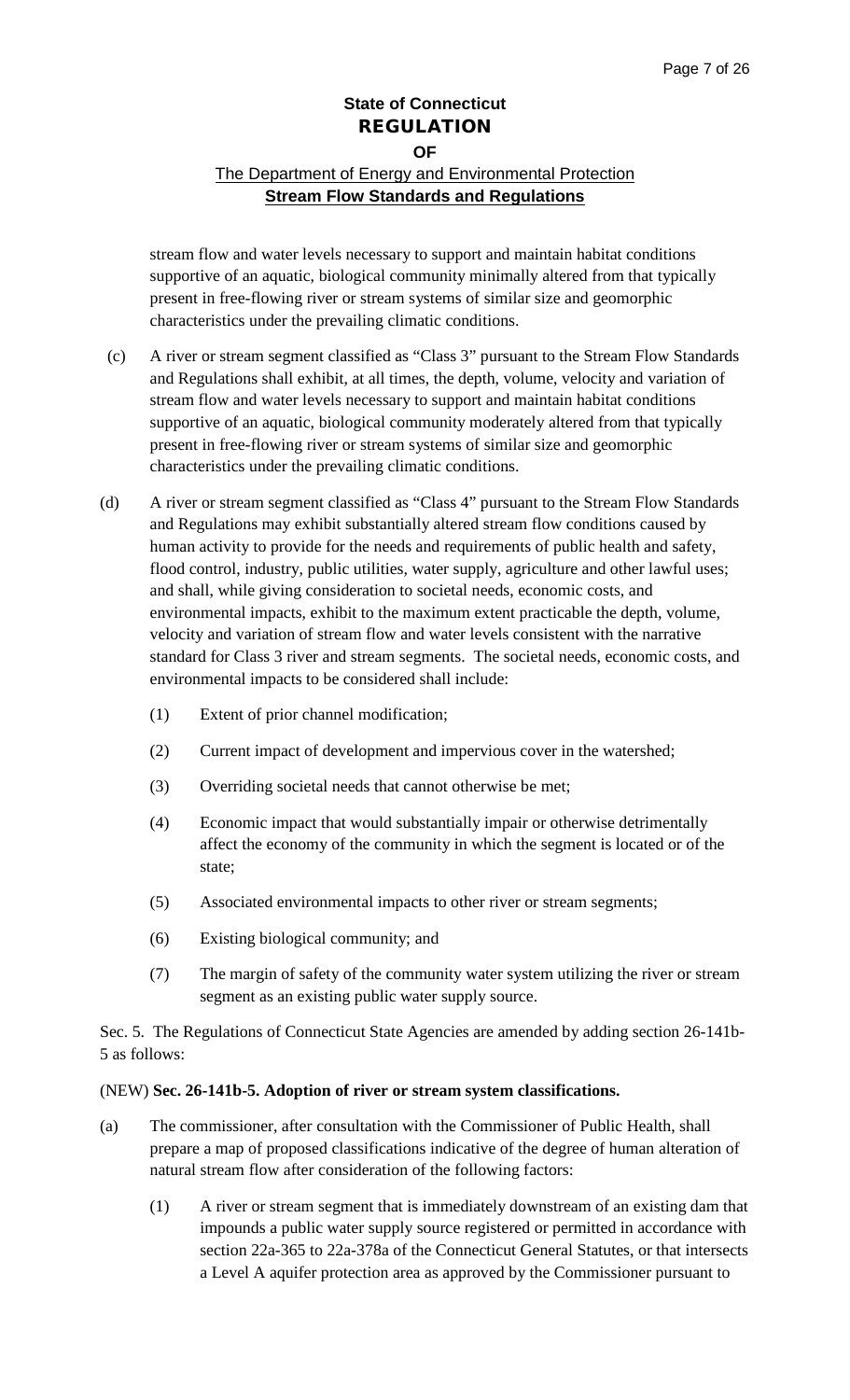## The Department of Energy and Environmental Protection **Stream Flow Standards and Regulations**

section 22a-354d of the Connecticut General Statutes shall not be classified as Class 1 or 2;

- (2) A river or stream segment that is immediately downstream of an existing dam that impounds a water supply source registered or permitted in accordance with section 22a-365 to 22a-378a of the Connecticut General Statutes, other than a public water supply, shall not be classified as Class 1 or 2;
- (3) Size and location of permitted and registered diversions within the watershed, to the extent that these diversions, if operated to the maximum extent allowed in accordance with the provisions of the permit or registration, may affect the physical characteristics of flow, volume or velocity of water in the stream channel or may alter the daily, seasonal or inter-annual flow characteristics of the river or stream system;
- (4) Size and location of dams, reservoirs and other impoundments within the watershed, to the extent that these dams, reservoirs and other impoundments may affect the physical characteristics of flow, volume or velocity of water in the stream channel or may alter the daily, seasonal or inter-annual flow characteristics of the river or stream system;
- (5) Size and location of return flows of water within the watershed, to the extent that these return flows may affect the physical characteristics of flow, volume or velocity of water in the stream channel or may alter the daily, seasonal or interannual flow characteristics of the river or stream system;
- (6) Existing land cover in the upstream watershed, to the extent that human development and associated impervious land cover may affect the physical characteristics of flow, volume or velocity of water in the stream channel or may alter the daily, seasonal or inter-annual flow characteristics of the river or stream system;
- (7) Planned land use in the upstream watershed, as contained in a local or state plan, including the state plan of conservation and development, to the extent that future human development and associated impervious land cover may affect the physical characteristics of flow, volume or velocity of water in the stream channel or may alter the daily, seasonal or inter-annual flow characteristics of the river or stream system;
- (8) Available data related to the distribution and abundance of plant and animal species, such as wild trout, which are dependent upon stream and riparian habitat;
- (9) Available data related to the presence of anadromous fish runs or where anadromous fish are actively being restored or are targeted for restoration;
- (10) Existence of trout management areas and other recreational resources;
- (11) The location of stream gages operated and maintained by the U.S. Geological Survey that have been identified by the commissioner in consultation with the U.S. Geological Survey as hydrologic index reference gages;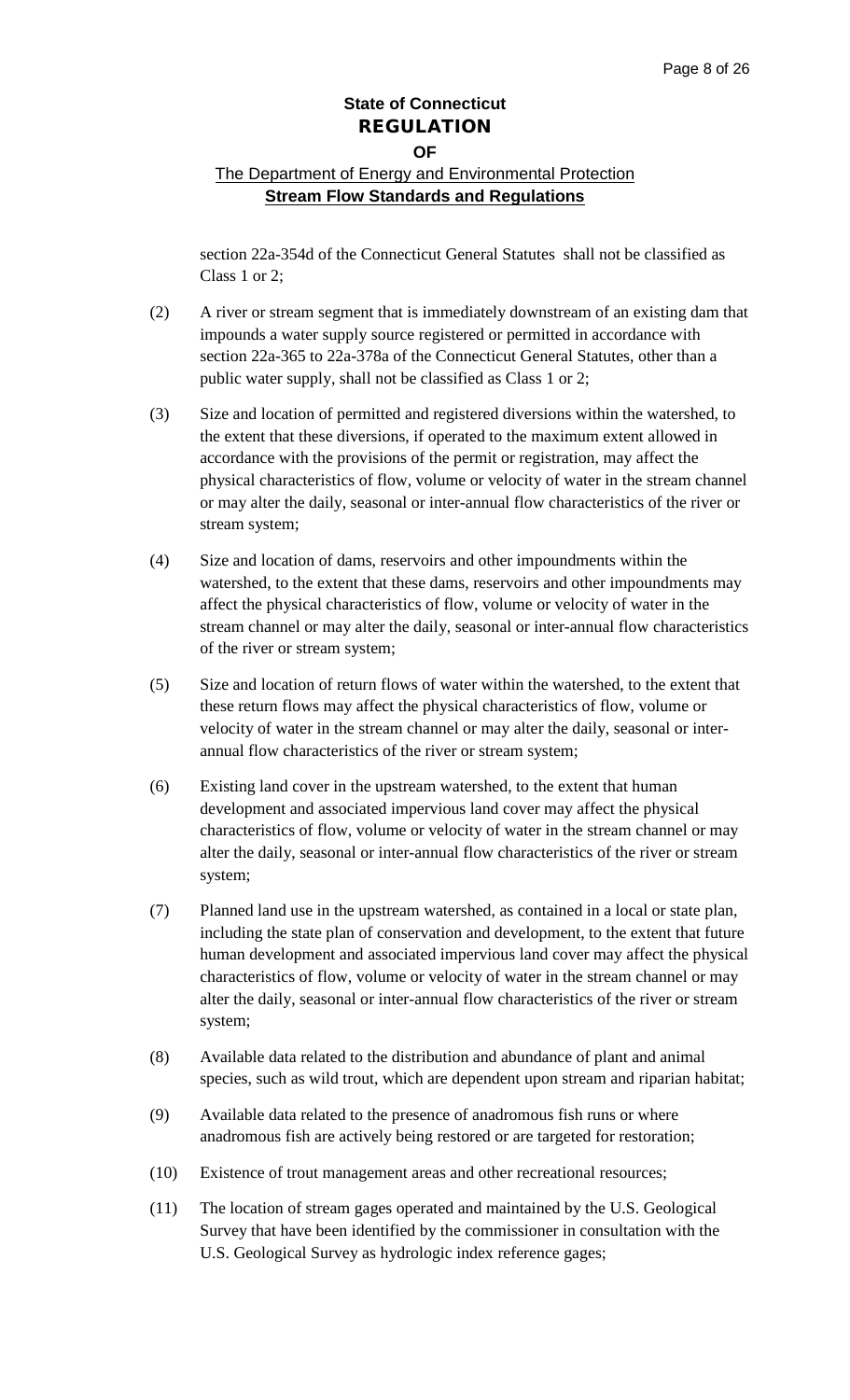- (12) Wild or scenic water designation by the state or federal government, or waters predominately within state forests, wildlife management areas, natural heritage areas or other large contiguous areas protected for conservation purposes, including protection for public water supply purposes;
- (13) River or stream systems or segments that are identified as a potential source of water supply in an approved coordinated water system plan prepared in accordance with section 25-33h of the Connecticut General Statutes or a current water supply plan, to the extent that these potential water supply sources, if developed, may affect the physical characteristics of flow, volume or velocity of water in the stream channel or may alter the daily, seasonal or inter-annual flow characteristics of the river or stream system;
- (14) River or stream systems or segments that are identified as a potential source of water supply in an approved coordinated water system plan prepared in accordance with section 25-33h of the Connecticut General Statutes or a current water supply plan and where there has been a significant investment toward development of such potential source, including but not limited to capital expenditures, scientific or engineering studies or land acquisition cost, shall not be classified as Class 1 or 2;
- (15) River or stream systems or segments that are identified by the Commissioner of Public Health pursuant to Section 59 of Public Act 11-242;
- (16) Practicality of, and potential for, restoring stream flow patterns to achieve consistency with Stream Flow Standards and Regulations due to the extent of prior channel modification or current impact of development and impervious land cover in the watershed;
- (17) Publicly available data regarding the impact of stream classification on a community water supply's margin of safety; and
- (18) Any other factor indicative of the degree of human alteration of natural stream flow.
- (b) Public participation. After development of a map of proposed classifications, the commissioner shall provide notice to the public of the proposed classifications of such river or stream segments and offer opportunity for public comment.
	- (1) Notice of the proposed classifications and opportunity to comment shall be published in a newspaper with general circulation in the area within which the river or stream system is located, and on the department's web site.
	- (2) Notice shall also be provided to the following:
		- (A) The chief elected official in those municipalities within which the river or stream system is located;
		- (B) The executive director of the Council of Environmental Quality;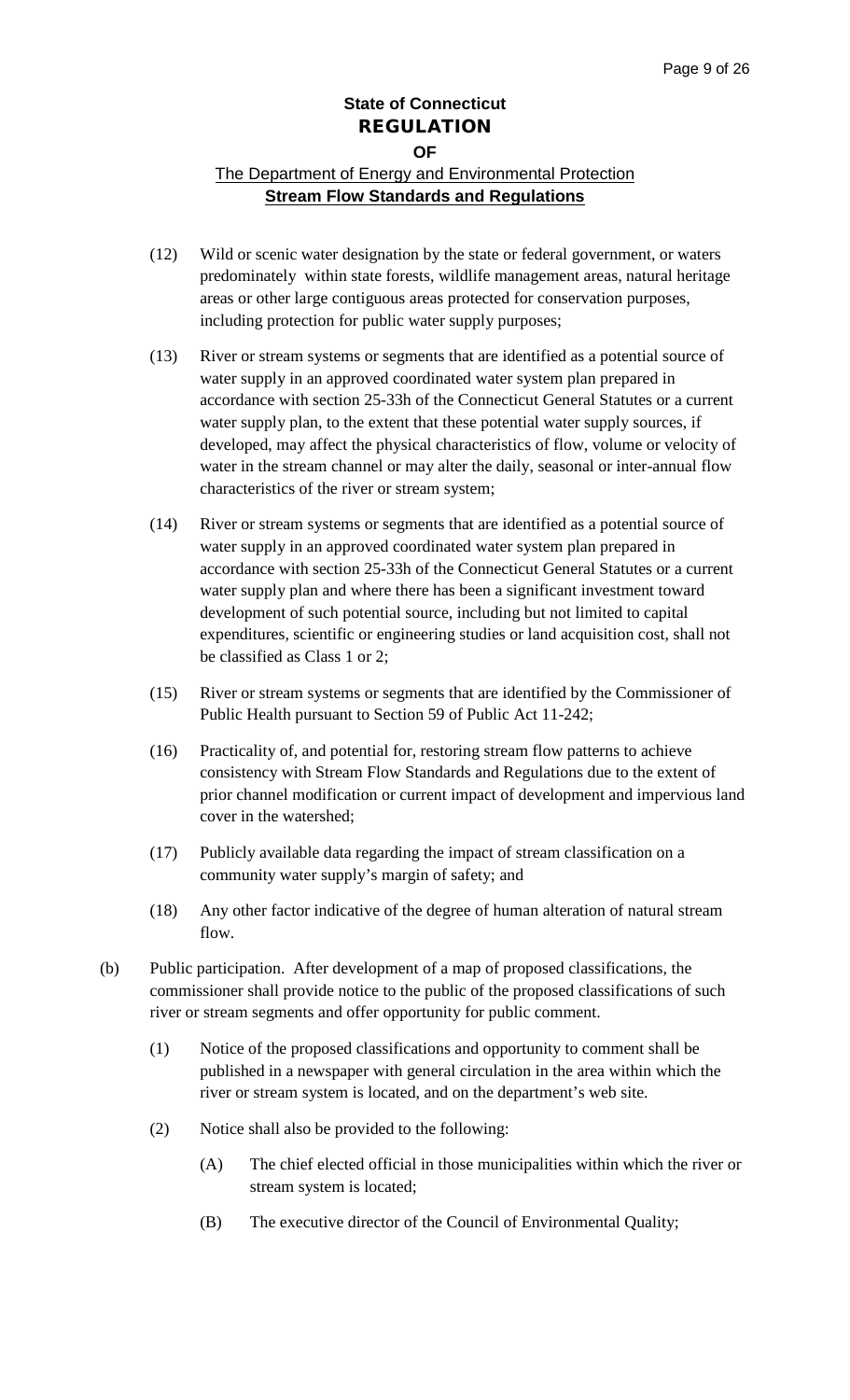#### **OF**

- (C) The commissioners of the Department of Public Health, Department of Agriculture, Department of Economic and Community Development, and Department of Public Utility Control;
- (D) The Secretary of the Office of Policy and Management;
- (E) Persons, at any such person's last known address as filed with the department, holding a registration or permit issued by the department authorizing activities that are known or suspected to alter the flow of water in the system for which classifications have been proposed; and
- (F) Regional planning organizations, as defined in section 4-124i of the Connecticut General Statutes.
- (3) Procedure for submitting comments
	- (A) The public shall have no fewer than 90 days from the date of newspaper publication of notice to submit comments on the proposed classification of any river or stream segment identified in such notice.
	- (B) The public may submit comments on the proposed classification of a specific river or stream system pertaining to, but not limited to, the following:
		- (i) the factors for consideration in subsection (a) of this section;
		- (ii) the impact of the proposed classification on any prior investment made to develop a permitted or registered diversion and the alternatives, if any, to the diversion including cost factors and feasibility of such alternatives;
		- (iii) the relationship of an existing or proposed diversion to economic development or jobs; and
		- (iv) the practicality of, and potential for, achieving ecological benefit from restoring stream flow to the specific river or stream system.
	- (C) To the extent reasonable, all comments received by the commissioner shall be posted on the department's website.
- (c) Following the timely submission of public comments pursuant to subdivision (3) of this subsection, the commissioner, in consultation with the Commissioner of Public Health and with technical assistance from the Office of Policy and Management, Department of Economic and Community Development, and the Department of Agriculture as appropriate, shall: (A) consider such comments and adopt classifications for the river or stream system or segment thereof as identified in the newspaper notice; and (B) prepare a document, to be published on the department's website, summarizing the principal reasons in support of the classifications, the principal considerations raised in opposition to the classifications and the reasons for rejecting or modifying a proposed classification. Notice of the adopted classification of any river or stream system or segment shall be published in the Connecticut Law Journal.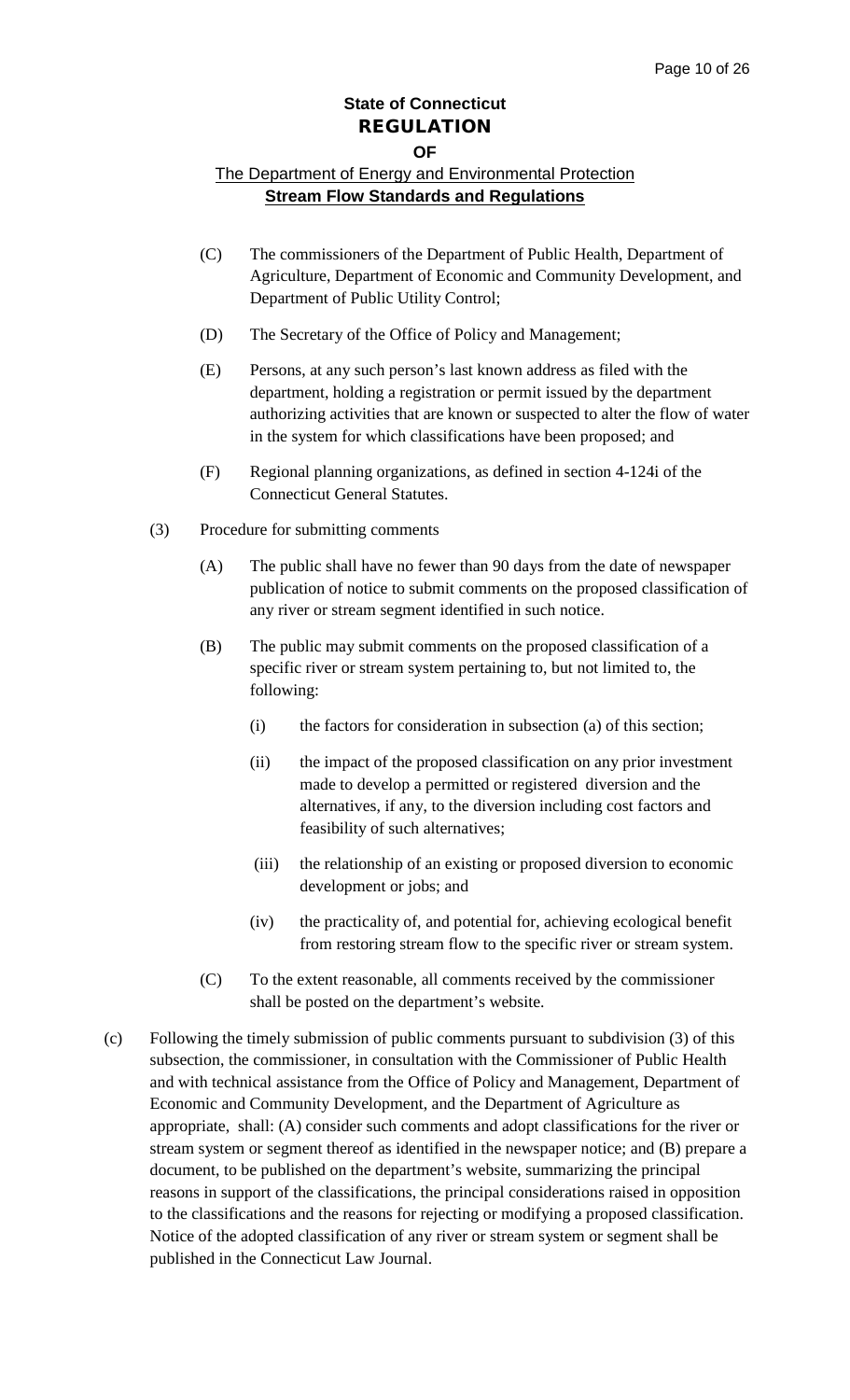- (d) Petition to change classification. After the date of publication of a river or stream system or segment's classification, the commissioner may at any time consider from any person a written petition to change the classification of a river or stream system or segment thereof or on the commissioner's own initiative, review whether current classifications continue to be appropriate and, if not, propose any classification changes as necessary.
	- (1) Demonstration of need for classification change
		- (A) Any petition to change the classification of a river or stream system or segment thereof from a more altered to a less altered classification shall include a demonstration that:
			- (i) one or more of those factors identified in subsection (a) of this section as having relevance with respect to the original classification of that river or stream system has substantively changed or was substantively mischaracterized at the time of the original classification by the commissioner; or
			- (ii) the river or stream system currently exhibits a pattern of flow that is consistent with the narrative stream flow standard for the proposed classification; and
			- (iii) the release required pursuant to section 26-141b-6 of the Regulations of Connecticut State Agencies under the proposed classification will not cause a community water system to have less than an adequate margin of safety for its average daily demands for the twenty year planning period as specified in the current water supply plan, or further decrease a margin of safety that is already less than an adequate margin of safety.
		- (B) Any petition to change the classification of a river or stream system or segment thereof from a less altered to a more altered classification shall include a demonstration that:
			- (i) one or more factors identified in subsection (a) of this section as having relevance with respect to the original classification of that river or stream systems has substantively changed or was substantively mischaracterized at the time of the original classification by the commissioner; or
			- (ii) such change is necessary to accommodate the needs and requirements of public health and safety, flood control, industry, public utilities, water supply, agriculture, or other lawful uses and that those needs and requirements cannot reasonably be satisfied while maintaining consistency with the narrative stream flow standard for the current classification, provided:
				- (a) alteration of the stream flow pattern has been and will continue to be minimized to the maximum extent practicable through the application of best management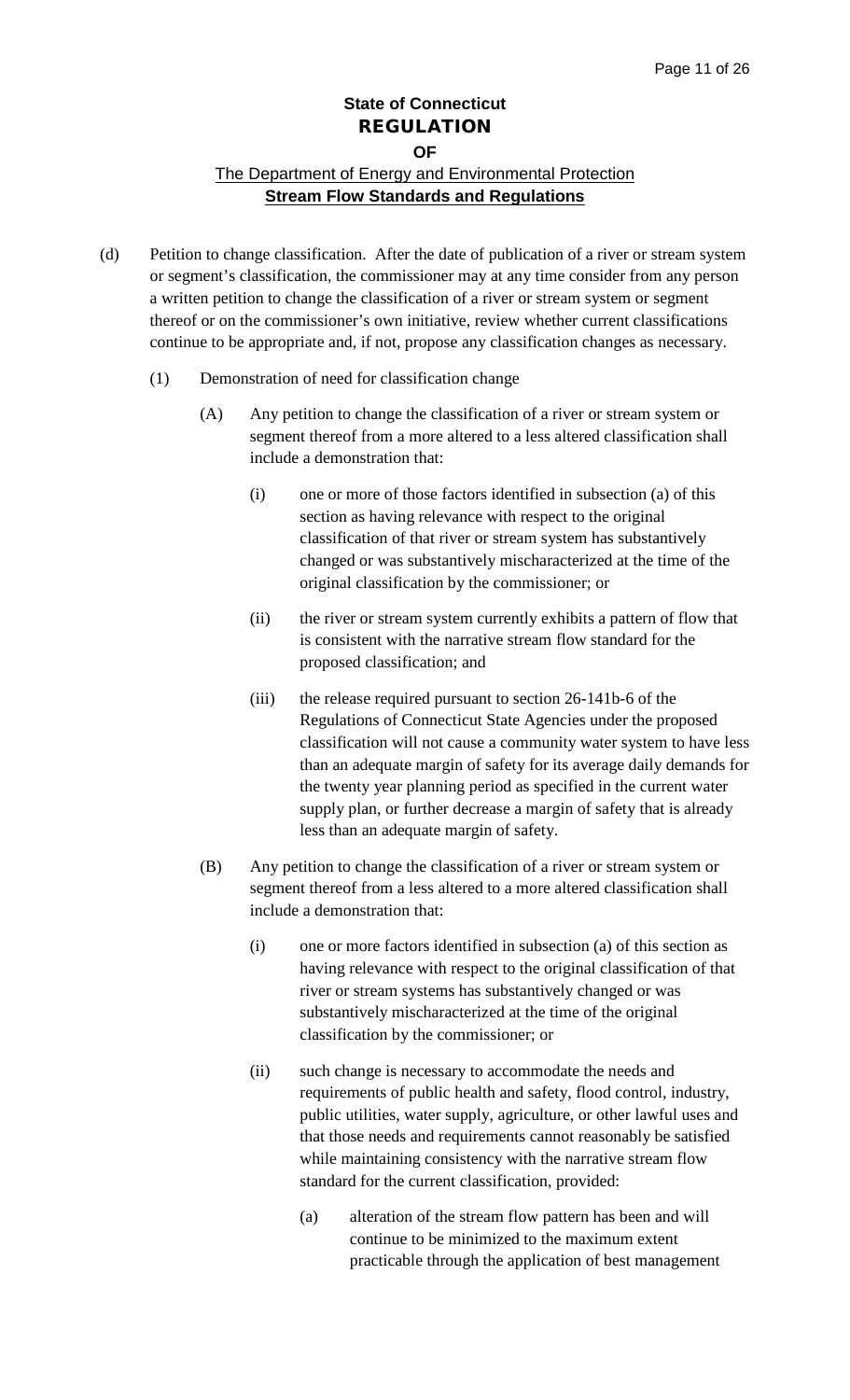#### **OF**

### The Department of Energy and Environmental Protection **Stream Flow Standards and Regulations**

practices, including but not limited to water conservation and balances uses of existing sources of supply; and

- (b) available sources of water, such as interconnections, have been and will continue to be utilized to the maximum extent practicable; and
- (c) new sources of water will be developed and utilized to the maximum extent practicable.
- (C) For river or stream system or segment thereof for which a change in classification to Class 4 is sought, the petition shall, in addition to those items enumerated in subparagraph (B) of this subdivision, include a demonstration that there is overriding social or economic justification for changing the classification. The petitioner shall demonstrate to the maximum extent practicable that there is no less environmentally damaging alternative.
- (2) Commissioner action on petitions; opportunity for public hearing
	- (A) The commissioner may reject for insufficiency any petition that is not complete or that does not contain information sufficient to make a determination. Such rejection for insufficiency shall state the reasons for such rejection and shall not be subject to public hearing.
	- (B) The commissioner shall review any petition that is deemed complete except if such petition is submitted less than three years after the initial date of publication in the Connecticut Law Journal of a river or stream system or segment's classification, the commissioner may reject such petition without prejudice. Such rejection without prejudice shall not be subject to public hearing.
	- (C) In consultation with the Commissioner of Public Health and with due consideration of the consistency of the petition with the identification of the segment on the current list prepared by the Commissioner of Public Health pursuant to section 59 of PA 11-242, the commissioner shall determine whether the applicable provisions of subdivision (1) of this subsection are met for the change in classification, request additional information as needed to satisfy such provisions, propose to tentatively grant or deny a petition to change classification, and provide a summary of the reasons for such tentative determination.
	- (D) The commissioner shall publish notice of such tentative determination in a newspaper with general circulation in the area within which the river or stream system is located and on the department's website. The commissioner shall also provide notice to the persons listed in section 26- 141b-5(b)(2) of the Regulations of Connecticut State Agencies.
	- (E) The commissioner shall hold a public hearing on such tentative determination, if no later than thirty days after publication of the tentative determination: (i) the petitioner requesting the change in classification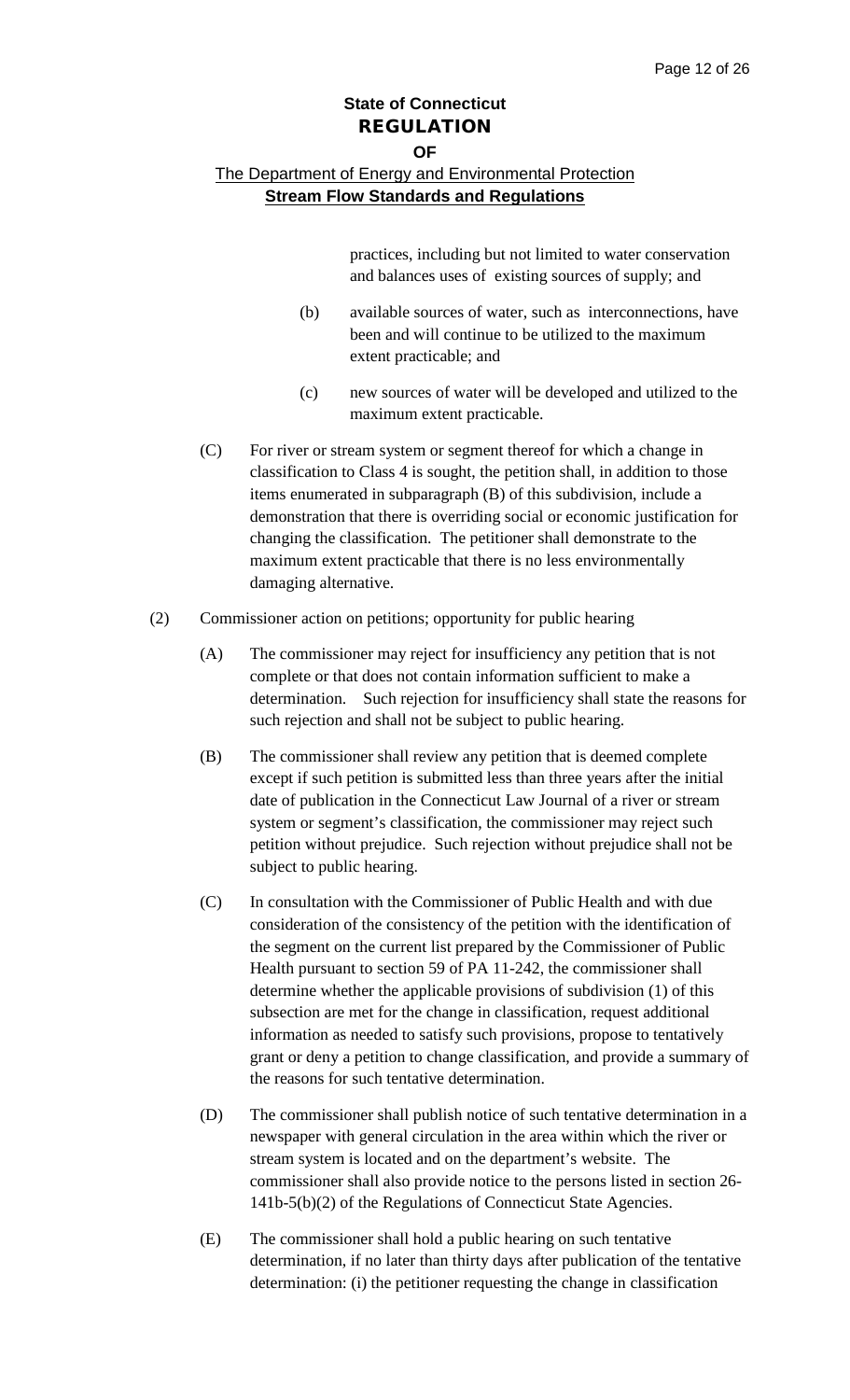## The Department of Energy and Environmental Protection **Stream Flow Standards and Regulations**

requests such a hearing or (ii) the commissioner receives a petition, signed by at least twenty-five persons, requesting such a hearing.

- (F) Prior to holding a public hearing, the commissioner shall publish notice of such public hearing in a newspaper with general circulation in the area within which the river or stream system is located and on the department's website. Such notice shall include the date, time and location for such public hearing, provided the hearing date shall be not more than thirty days and not fewer than ten days after the date of such published notice; a description of the location of the river or stream segment at issue; and a summary of the reasons for the tentative determination.
- (G) If no public hearing is requested thirty days after publication of the tentative determination, the tentative determination shall be a final decision and such final decision, including any change to an existing classification, shall be published in the Connecticut Law Journal. Any final decision issued after a public hearing shall also be published in the Connecticut Law Journal.
- (H) Any public hearing pursuant to this subdivision shall be governed by section 22a-3a-6 of the Regulation of Connecticut State Agencies and the applicable provisions of sections 4-166 to 4-189, inclusive, of the Connecticut General Statutes.

Sec. 6. The Regulations of Connecticut State Agencies are amended by adding section 26-141b-6 as follows:

#### (NEW) **Sec. 26-141b-6. Release requirements.**

- (a) Not later than ten years after the initial date of publication in the Connecticut Law Journal of a river or stream system or segment's classification, a dam owner or operator shall comply with the following:
	- (1) Operate all dams such that, unless the Commissioner of Public Health determines that a water supply emergency exists, no active manipulation of the storage of water occurs behind the dam and no withdrawal of water occurs from within the impoundment, if the release is into a river or stream segment designated as Class 1.
	- (2) Release a continuous seventy-five percent of the river or stream system's natural inflow if the release is into a river or stream segment designated as Class 2. Such release shall be calculated and the release rate adjusted, if necessary, on the first day and the fifteenth day of every month unless such day falls on a weekend or holiday in which case the required release shall be calculated and the release rate adjusted on the next business day.
	- (3) Release the following minimum continuous flow if the release is into a river or stream segment designated as Class 3: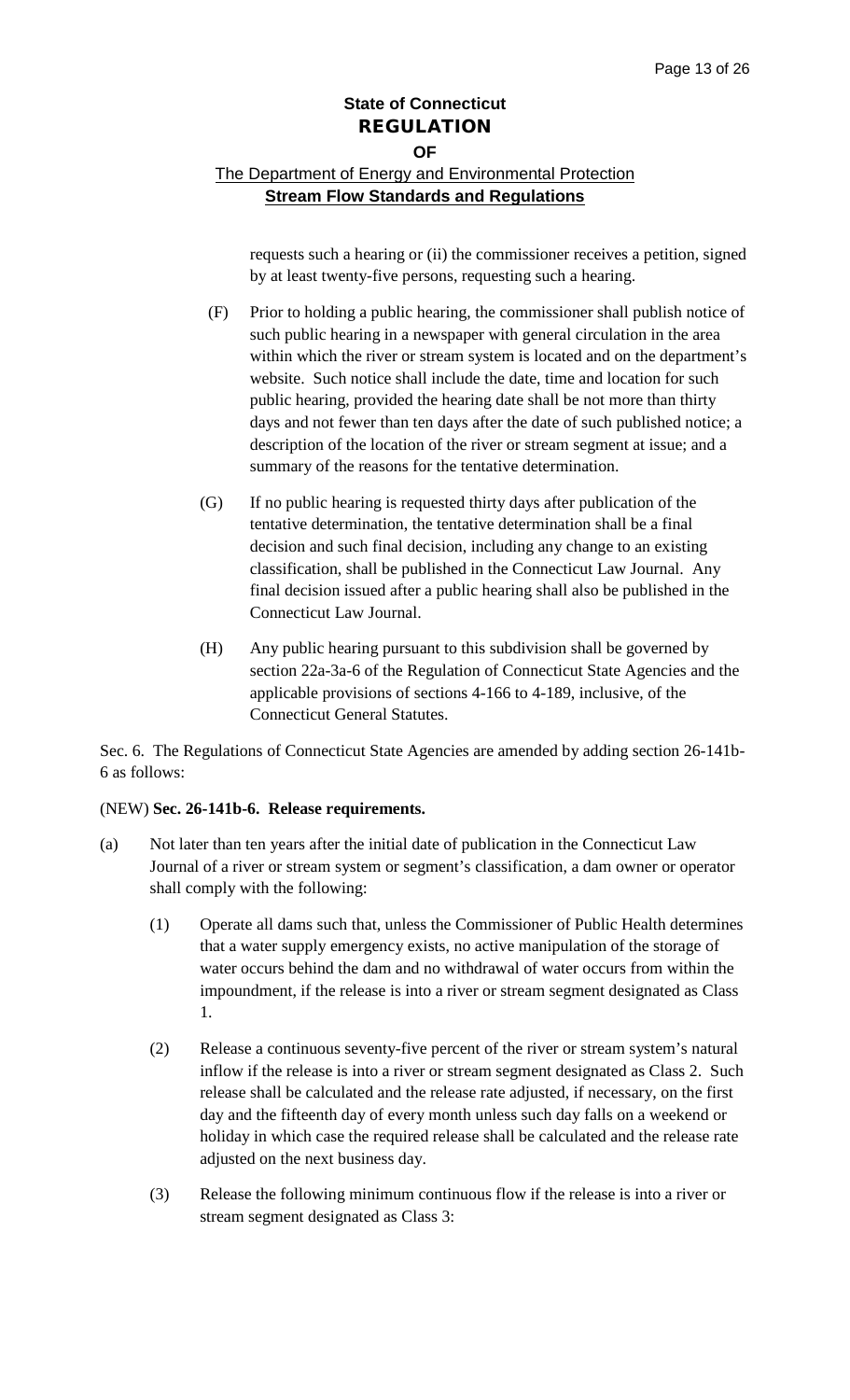#### **OF**

| <b>Bioperiod</b>         | <b>Effective Dates</b> | <b>Minimum Required Release</b> |                                 |
|--------------------------|------------------------|---------------------------------|---------------------------------|
|                          |                        | Antecedent<br><b>Period Dry</b> | Antecedent<br><b>Period Wet</b> |
| Overwinter               | Dec 1- Feb 28/29       | Bioperiod Q99                   |                                 |
| <b>Habitat Forming</b>   | Mar $1 -$ Apr 30       | Bioperiod Q99                   |                                 |
| <b>Clupeid Spawning</b>  | May $1 -$ May 31       | Bioperiod Q95                   |                                 |
| <b>Resident Spawning</b> | June $1 -$ June 30     | Bioperiod Q90                   |                                 |
| Rearing and Growth       | <b>July 1- Oct 31</b>  | Bioperiod Q80   Bioperiod Q50   |                                 |
| <b>Salmonid Spawning</b> | Nov $1 -$ Nov 30       | Bioperiod Q90                   |                                 |

- (A) The required release shall be calculated and the release rate adjusted, if necessary, on the first day and the fifteenth day of every month unless such day falls on a weekend or holiday in which case the required release shall be calculated and the release rate adjusted on the next business day.
- (B) The wet period release is required when the median natural flow during the antecedent period equals or exceeds the bioperiod Q25.
- (C) The dry period release is required when the median natural flow during the antecedent period is less than the bioperiod Q25.
- (4) Release flow that is consistent with the narrative standards for a Class 4 river or stream segment and that is approved as a site specific release by the Commissioner pursuant to subdivision (2) of subsection (f) of this section, if the release is into a river or stream segment designated as Class 4. Such site specific release may include provisions similar to those specified in subsection (b) of this section.
- (5) Notwithstanding subdivisions (2) and (3) of this subsection:
	- (A) Release a minimum of the rearing and growth bioperiod Q80 or the natural inflow of water, whichever is less, for a dam that impounds a river or stream system with an upstream, natural drainage area of three square miles or less;
	- (B) Release a minimum of the rearing and growth bioperiod Q80 or the natural inflow of water, whichever is less, for a dam that releases to a river or stream system that flows for a distance of one and one-half miles or less before discharging into an impoundment, and provided releases from the downstream dam, or the most downstream dam if in a series, comply with subdivision (3) of subsection (a) of this section; or
	- (C) Release a minimum of the rearing and growth bioperiod Q80 or the natural inflow of water, whichever is less, for a dam that impounds a reservoir with usable storage of 100 million gallons or less.
	- (D) The required release pursuant to this subdivision shall be calculated and the release rate adjusted, if necessary, not less frequently than the first day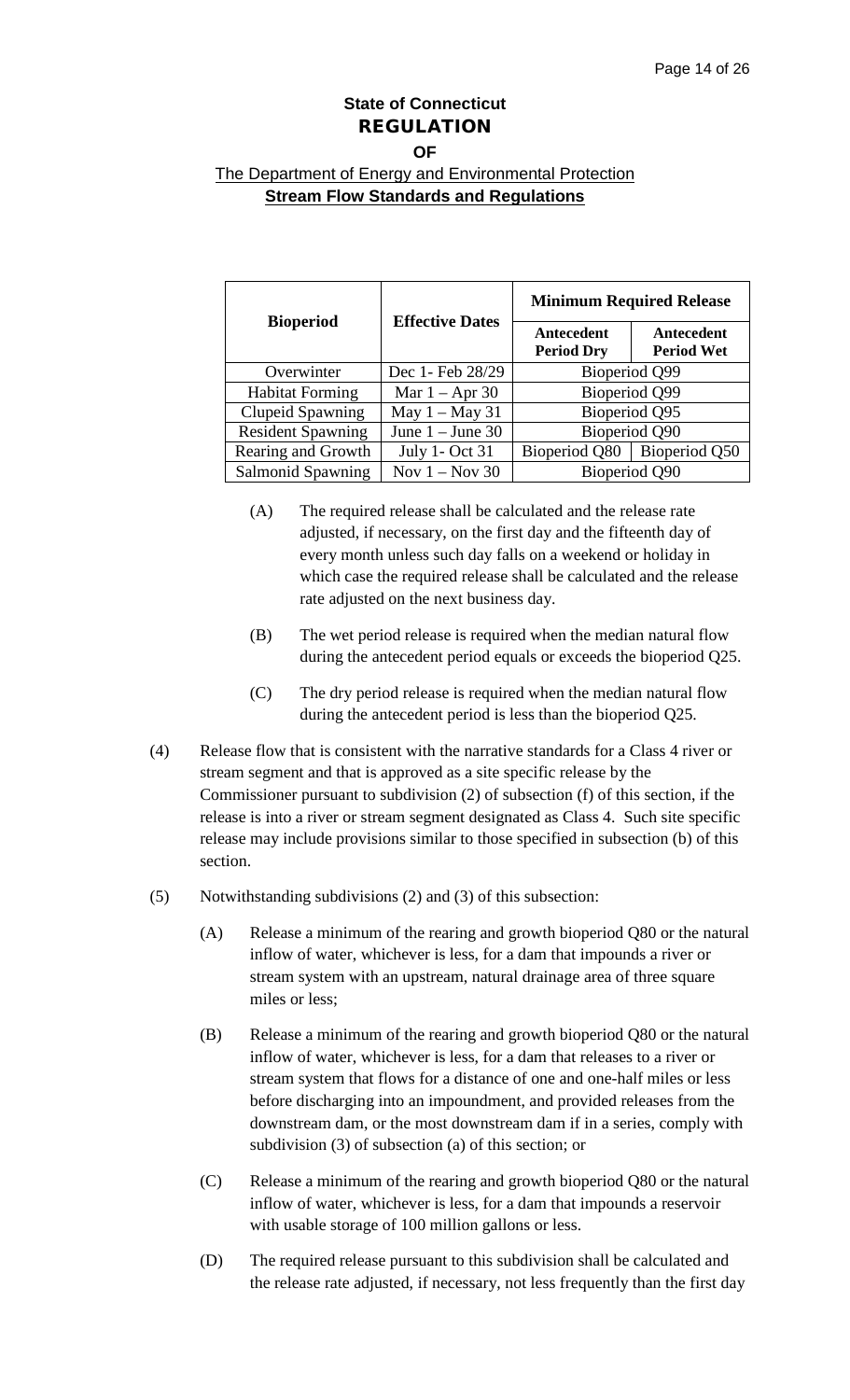## The Department of Energy and Environmental Protection **Stream Flow Standards and Regulations**

and the fifteenth day of every month unless such day falls on a weekend or holiday in which case the required release shall be calculated and the release rate adjusted on the next business day.

- (b) A dam owner or operator may alter the minimum release required in subsection (a) of this section in accordance with the following:
	- (1) Reduce the minimum release to 85% of that required pursuant to subdivisions (2) or (3) of subsection (a) of this section or subsection (c) of this section, as applicable, during the habitat forming and clupeid spawning bioperiods when water system storage is less than 50 percent of the difference between normal water system storage and the system's drought advisory trigger level, as specified in the current water supply plan approved by the Commissioner of Public Health, for fourteen consecutive days, if such dam owner or operator is subject to section 25-32d of the Connecticut General Statutes and regulations adopted pursuant to said section, provided at no time shall the required release be less than the rearing and growth bioperiod Q80 and:
		- (A) The normal water system storage is a twenty year average as specified in the current water supply plan; and
		- (B) The dam owner or operator issues a general public announcement of intent to reduce releases as allowed in this subdivision for the purposes of summer stream flow preservation and provides notification to the commissioner and the Commissioner of Public Health, not later than seven days after reducing the release; and
		- (C) Release is restored when water system storage equals or exceeds 50 percent of the difference between normal water supply system storage and the system's drought advisory trigger level for fourteen consecutive days.
	- (2) Reduce the minimum release required pursuant to subdivisions (3), or (5) of subsection (a) of this section or subsection (c) of this section, as applicable, during certain drought phases, if such dam owner or operator is subject to section 25-32d of the Connecticut General Statutes and regulations adopted pursuant to said section. These drought phases, as defined in the dam owner or operator's current water supply plan, shall trigger the following reduced releases:

| <b>Water Supply Plan</b> | <b>Percentage of Required Dry Release</b>       |                             |  |
|--------------------------|-------------------------------------------------|-----------------------------|--|
| <b>Trigger</b>           | <b>Rearing &amp; Growth</b><br><b>Bioperiod</b> | <b>All Other Bioperiods</b> |  |
| Drought Advisory         | 100%                                            | 75%                         |  |
| Drought Watch            | 50%                                             | 50%                         |  |
| Drought Warning          | 25%                                             | 25%                         |  |
| <b>Drought Emergency</b> | No Release Required                             | No Release Required         |  |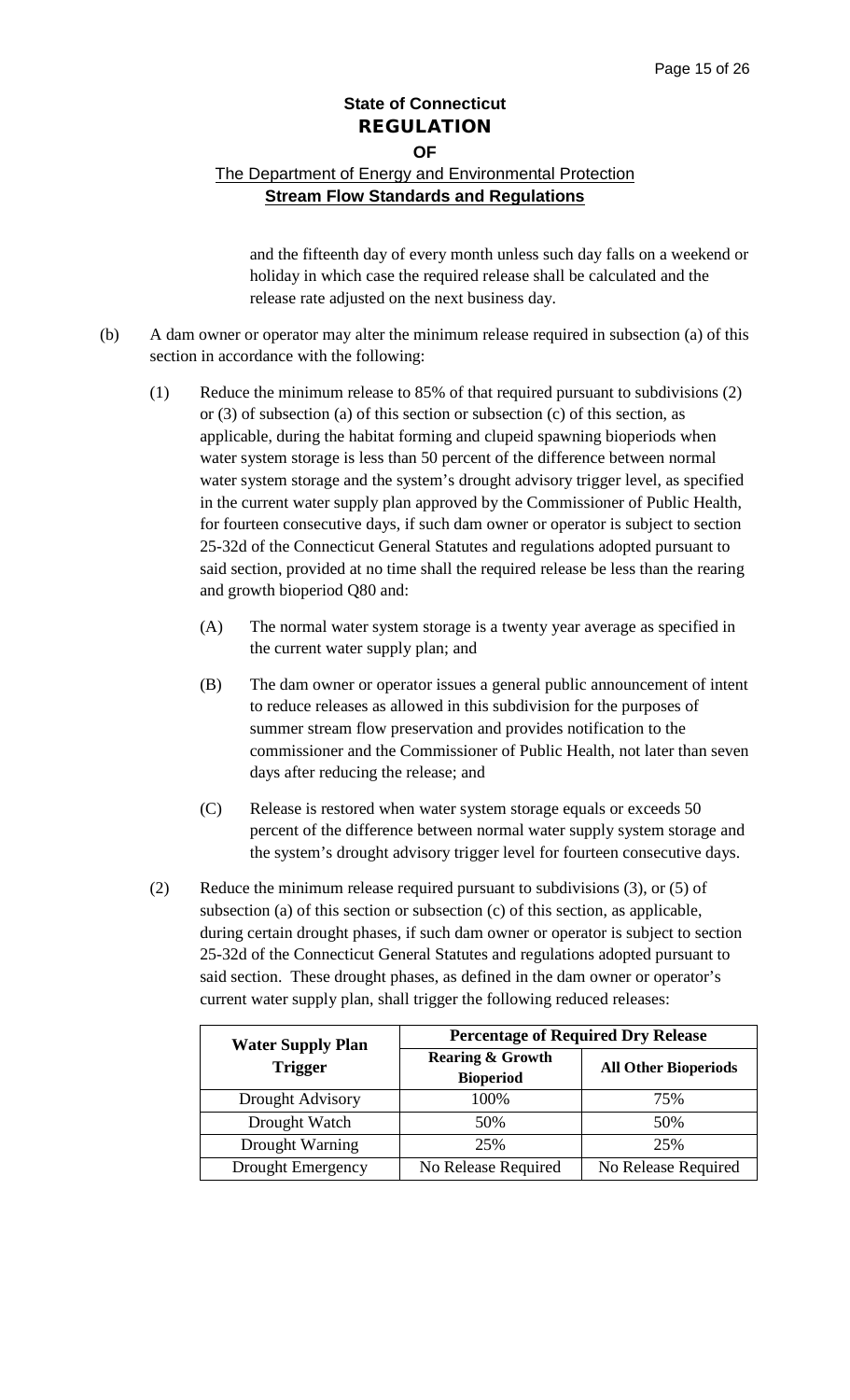## **State of Connecticut** REGULATION **OF** The Department of Energy and Environmental Protection **Stream Flow Standards and Regulations**

- (c) A dam owner or operator may alter the minimum release required pursuant to subdivisions (3) or (5) of subsection (a), for a period of ten years, if such dam owner or operator is subject to section 25-32d of the Connecticut General Statutes and regulations adopted pursuant to said section, and the release required pursuant to subdivision (3) or (5) of subsection (a) of this section will cause a community water system's margin of safety to be less than an adequate margin of safety or further decrease a margin of safety that is already less than an adequate margin of safety provided that the margin of safety is based on an annual average of daily demands for the preceding five calendar years and the release is made in accordance with one of the following requirements:
	- (1) Release the maximum amount of water that will allow an adequate margin of safety to be maintained, provided the release is at least 50% of the release required pursuant to subdivision (3) of subsection (a) of this section, the release is at no time less than the rearing and growth bioperiod Q80, and the dam owner or operators complies with a work plan that is submitted to the commissioner that includes the following:
		- (A) a quantitative description of releases to be provided during each bioperiod and the impact on margin of safety;
		- (B) water conservation actions to be taken pursuant to longterm conservation as specified in the current water supply plan approved by the Commissioner of Public Health;
		- (C) a balancing of uses of existing sources of supply, such as interconnections, to the maximum extent practicable, to minimize impact on the river or stream segment;
		- (D) a triennial water audit of the water distribution system which follows the standards and criteria contained within the American Water Works Association Manual M36 as may be amended or revised from time to time;
		- (E) a quinquennial system-wide, comprehensive leak detection survey of the water distribution systems and subsequent repair of any leaks found; and
		- (F) an annual written report to the commissioner documenting steps taken and result of work plan implementation on making the release required pursuant to subdivision (3) of subsection (a) of this section and achieving an adequate margin of safety.
	- (2) If the owner or operator cannot maintain an adequate margin of safety as a result of meeting the release required pursuant to subdivision (3) of subsection (a) of this section as may be modified by subdivision (1) of this subsection or pursuant to subdivision (5) of subsection (a) of this section, release the maximum amount of water that will allow an adequate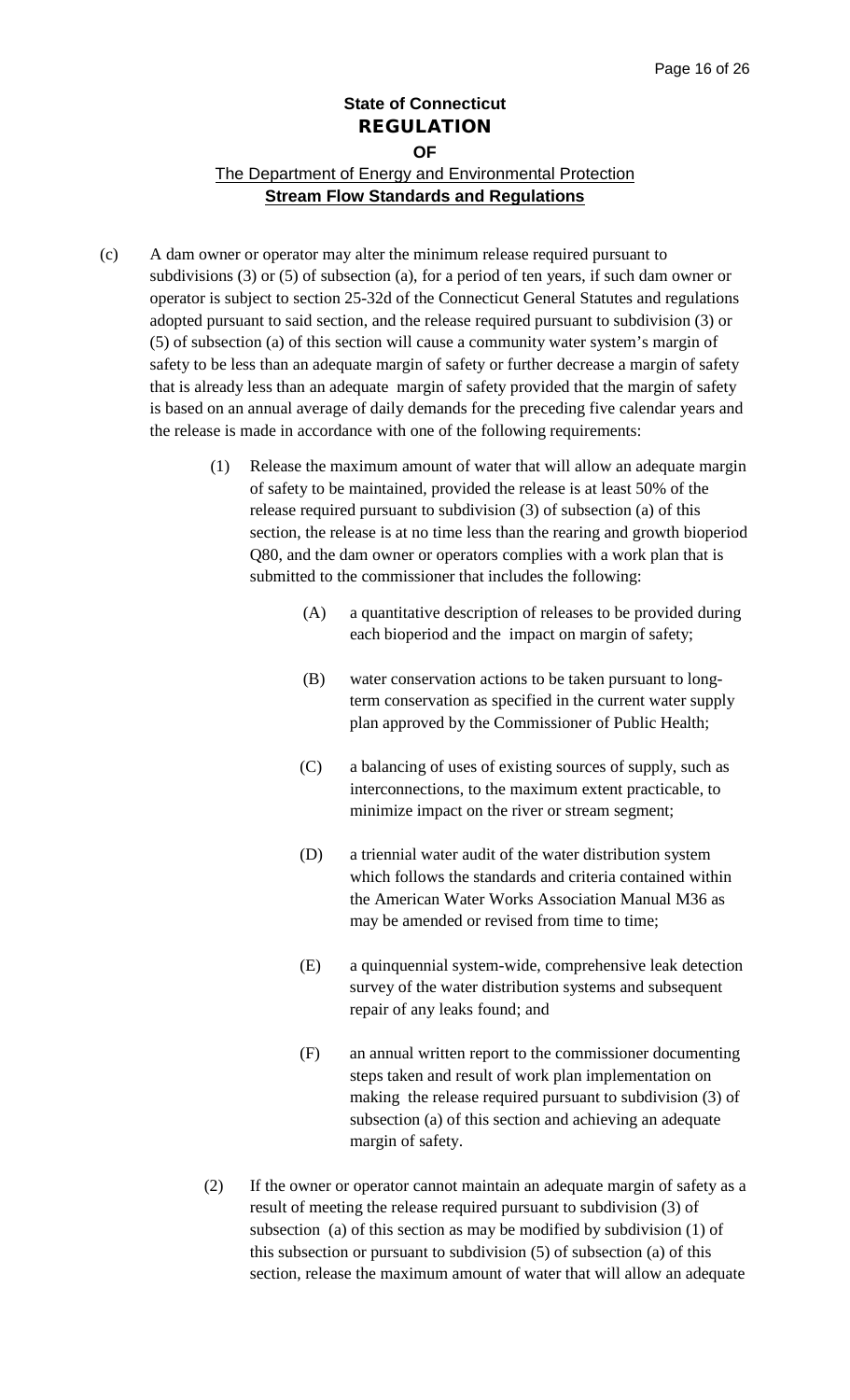### **OF**

## The Department of Energy and Environmental Protection **Stream Flow Standards and Regulations**

margin of safety to be maintained provided that the dam owner or operator complies with a work plan submitted to the commissioner for review that includes:

- $(A)$  the items specified in subparagraphs  $(A)$  through  $(F)$  of subdivision (1) of this subsection;
- (B) infrastructure improvements and new sources planned to achieve an adequate margin of safety, as may be specified in the current water supply plan; and
- (C) any other actions the community water system has taken or will take, as necessary, to make the release required pursuant to subdivision (3) or (5) of subsection (a) of this section and to achieve an adequate margin of safety.
- (3) The owner or operator shall address deficiencies in the work plan identified in writing by the commissioner under subdivision (2) of this subsection and shall comply with such revised work plan when making releases under such subdivsion.
- (4) A dam owner or operator may reduce releases under this subsection in accordance with subdivision (1) and (2) of subsection (b) of this section.
- (d) A dam owner or owner of operator may request from the commissioner a written extension of time to:
	- (1) Comply with the provisions of subsection (a) of this section or subdivision (2) of subsection (f) of this section at any time after the initial date of publication of a river or stream system or segment's classification or reclassification, if such extension of time is necessary to achieve compliance. Any such request for a time extension shall be submitted in writing to the commissioner and shall include reasons for such request, including but not limited to, engineering, financial, permitting, or public health considerations.
	- (2) Continue to make reduced releases in accordance with subsection (c) of this section and as may be modified in accordance with subsection (b) of this section, if after a period of ten years of having complied with a work plan in accordance to subdivision (1) or (2) of subsection (c) of this section, the dam owner or operator cannot maintain an adequate margin of safety while meeting the release required pursuant to subdivision (3) or (5) of subsection (a) of this section. The commissioner shall consult with the Commissioner of Public Health, and obtain technical assistance from the Office of Policy and Management, and the Department of Economic and Community Development as appropriate before granting or deny such request. The owner or operator may include the following information for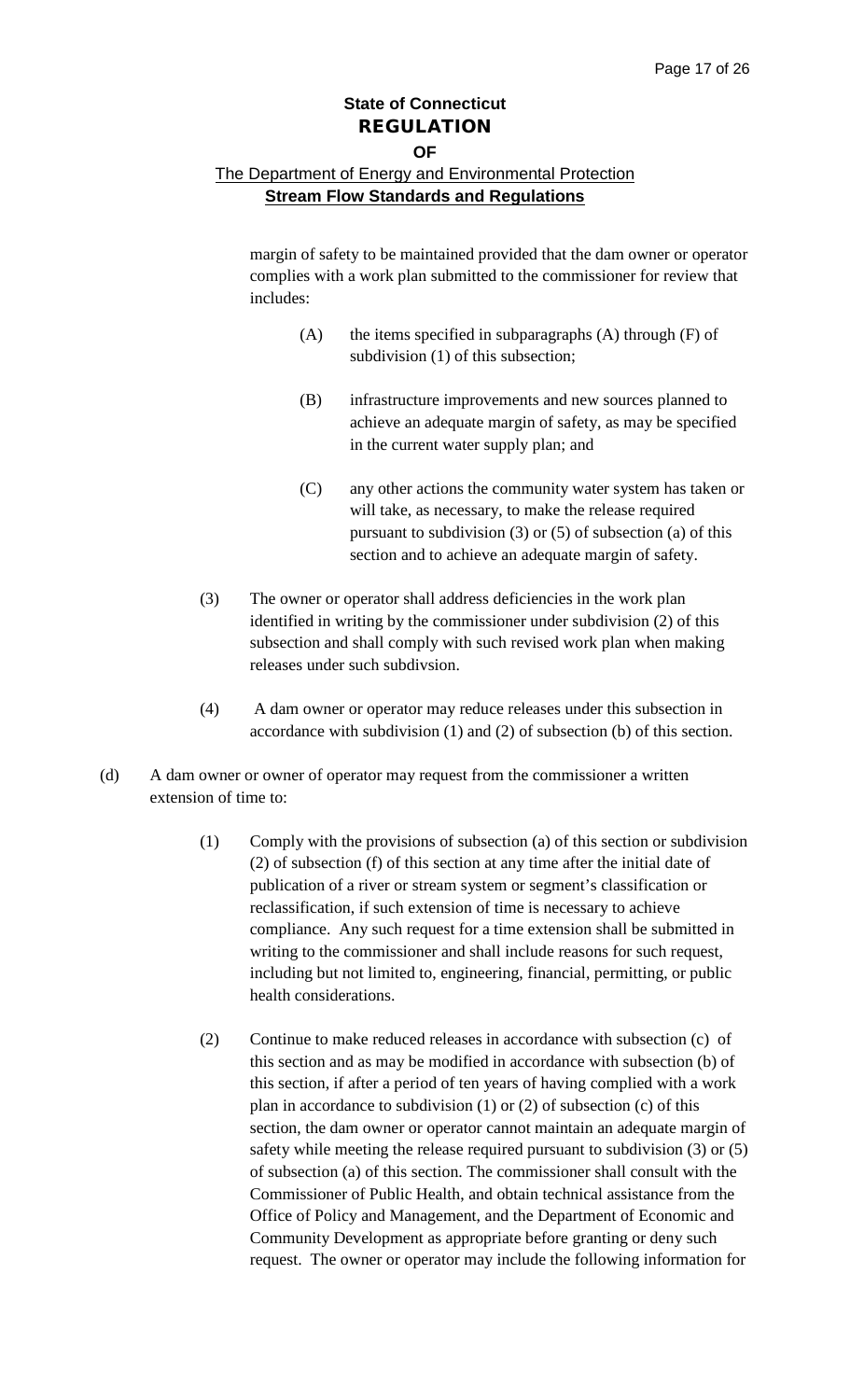#### **OF**

#### The Department of Energy and Environmental Protection **Stream Flow Standards and Regulations**

the commissioner's consideration in such request and the commissioner may request additional information:

- (A) the actions taken to achieve an adequate margin of safety, including the technical and economic practicability of any supply alternative or other potential actions identified in the work plan, but not fully implemented;
- (B) an updated work plan submitted for the commissioner's approval;
- (C) the provisions of the community water system's legislative charter or other legal authority;
- (D) the financial viability of the community water system;
- (E) the existing approved rate schedule of the community water system and the potential impact on rates and the system's long-range capital plan;
- (F) any other factors that have the potential to jeopardize the safety, dependability, or financial viability of the community water system; and
- (G) any other actions the community water system has taken or will take, as necessary, to make the release required pursuant to subdivision (3) or (5) of subsection (a) of this section and to achieve an adequate margin of safety.
- (e) A dam owner or operator may apply for an exemption from the requirements of subdivision (3) or (5) of subsection (a) of this section, if such dam owner or operator is subject to section 25-32d of the Connecticut General Statutes and regulations adopted pursuant to said section, for a dam immediately upstream of a river or stream segment having a rearing and growth bioperiod Q80 between 0.1 and 0.2 cubic feet per second or a dam having outlet works that release into an impoundment. Any request for an exemption shall be submitted in writing and include a demonstration that a release from such dam under this section will provide de minimis environmental benefit due to downstream conditions or other factors. The commissioner may require additional information prior to acting on such a request.
- (f) Alternative release requirements
	- (1) Variance
		- (A) The commissioner, after consultation with the Commissioner of Public Health, may approve a variance that modifies the minimum release required pursuant to subsection (a) of this section if requested by:
			- (i) The Governor;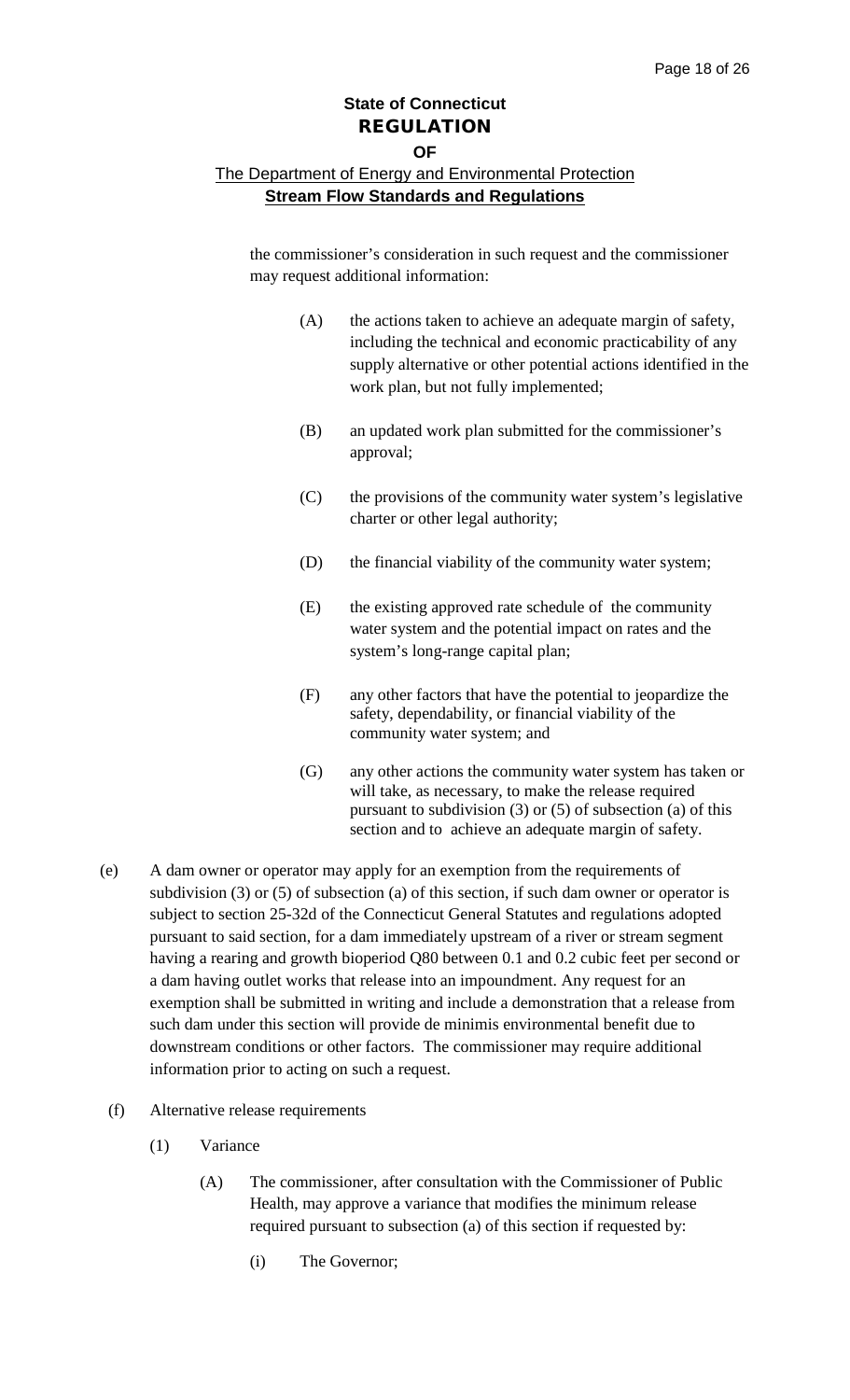#### **OF**

- (ii) The commissioner of Public Health, Agriculture, Economic and Community Development, or the Secretary of the Office of Policy and Management; or
- (iii) The owner or operator of a dam.
- (B) A request for a variance under this subdivision shall contain information sufficient to allow the commissioner to give adequate consideration to the effect of the operation of the dam under such variance on the river or stream system in question. The commissioner may require additional information prior to acting on such a request
- (C) The commissioner may issue a variance for a period up to 180 days, followed by a renewal for 180 days.
- (D) The commissioner may issue a variance having a duration longer than 360 days provided the person requesting such variance:
	- (i) Publishes notice of such request in a newspaper of general circulation in the area within which the river or stream system that will be affected by the variance is located and sends the commissioner a certified copy of such notice as it appeared in the newspaper. Such notice shall include:
		- (a) the name and mailing address of the requester;
		- (b) the location of the river or stream system that will be impacted by the variance;
		- (c) a description of the variance including any natural resources that would be impacted by such variance; and
	- (ii) Provides notice to the persons listed in section  $26-141b-5(b)(2)$  of the Regulations of Connecticut State Agencies.
- (E) In determining whether to grant the variance under this subdivision, the commissioner shall evaluate consistency of the variance with the appropriate narrative standard for the river or stream system in accordance with section 26-141b-4 of the Regulations of Connecticut State Agencies and shall consider the needs and requirements of public health and safety, flood control, industry, public utilities, water supply, agriculture and other lawful uses. The commissioner may also consider the following factors:
	- (i) Recent runoff or rainfall statistics for the period in question as compared with average runoff or rainfall over preceding years;
	- (ii) Impoundment levels or volume of diversion as compared with levels or volumes at the same season in previous years;
	- (iii) Peculiar or unusual demand situations or requirements to protect water quality;
	- (iv) Peculiar or unusual water capture problems;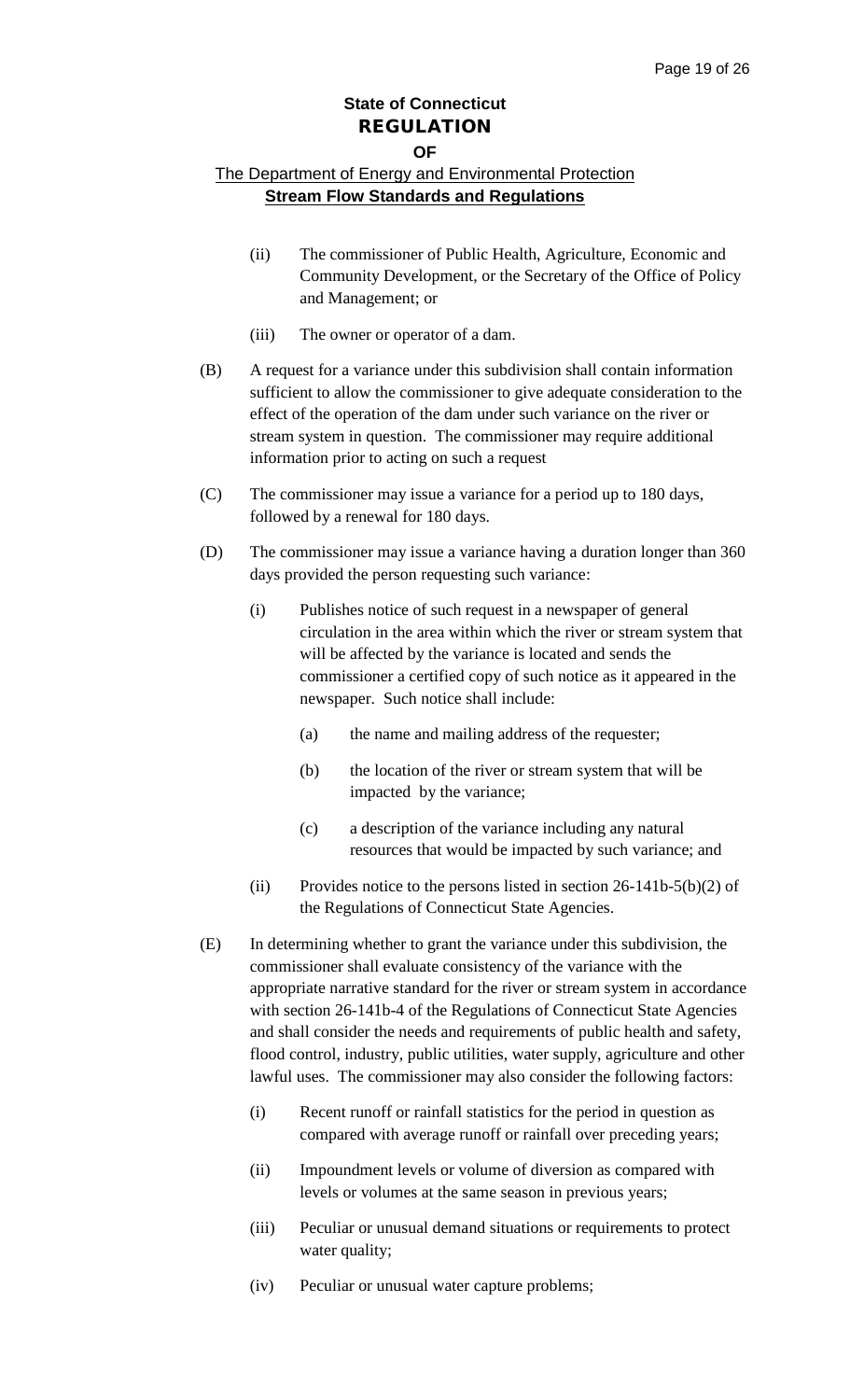#### **OF**

- (v) Unusual health, safety, power, infrastructure or other circumstances affecting the requestor's ability to comply with the release required in subsection (a) of this section or subdivision (2) of this subsection; and
- (vi) Any comments received in response to the notice published in accordance with subdivision (D) of this subsection.
- (F) The commissioner may grant the requested variance in whole or in part, and may make any individual, basin-wide or state-wide adjustments to release requirements. The commissioner may include any condition that the commissioner deems necessary in granting any such alternative release.
- (2) Site Specific Release
	- (A) The owner or operator of a dam, may at any time after the initial date of a river or stream system or segment's classification submit for the commissioner's written approval a request for a site specific release. Such site specific release may include provisions similar to those specified in subsections (b) and (c) of this section.
	- (B) A request for a site specific release under this subsection shall be on a form provided by the commissioner and shall contain information sufficient to:
		- (i) allow the commissioner to give adequate consideration to the effect of the operation of the dam under such an alternative release on the river or stream system in question;
		- (ii) demonstrate that the river or stream segment impacted by the site specific release will continuously meet the narrative standard when fully implemented;
		- (iii) specify monitoring and reporting requirements consistent with the requirements of section 16-141b-7 of the Regulations of Connecticut State Agencies.
	- (C) The commissioner shall not grant a request for a site specific release unless the commissioner determines that the proposed release is consistent with the narrative standard for the river or stream system in accordance with section 26-141b-4 of the Regulations of Connecticut State Agencies. In evaluating whether to grant the requested site specific release under this subdivision, the commissioner shall also consider the needs and requirements of the public health and safety, flood control, industry, public utilities, water supply, agriculture and other lawful uses. Specific factors for consideration may include:
		- (i) the impact of the site specific release on a community water system's margin of safety;
		- (ii) the ecological benefit of implementing the site specific release;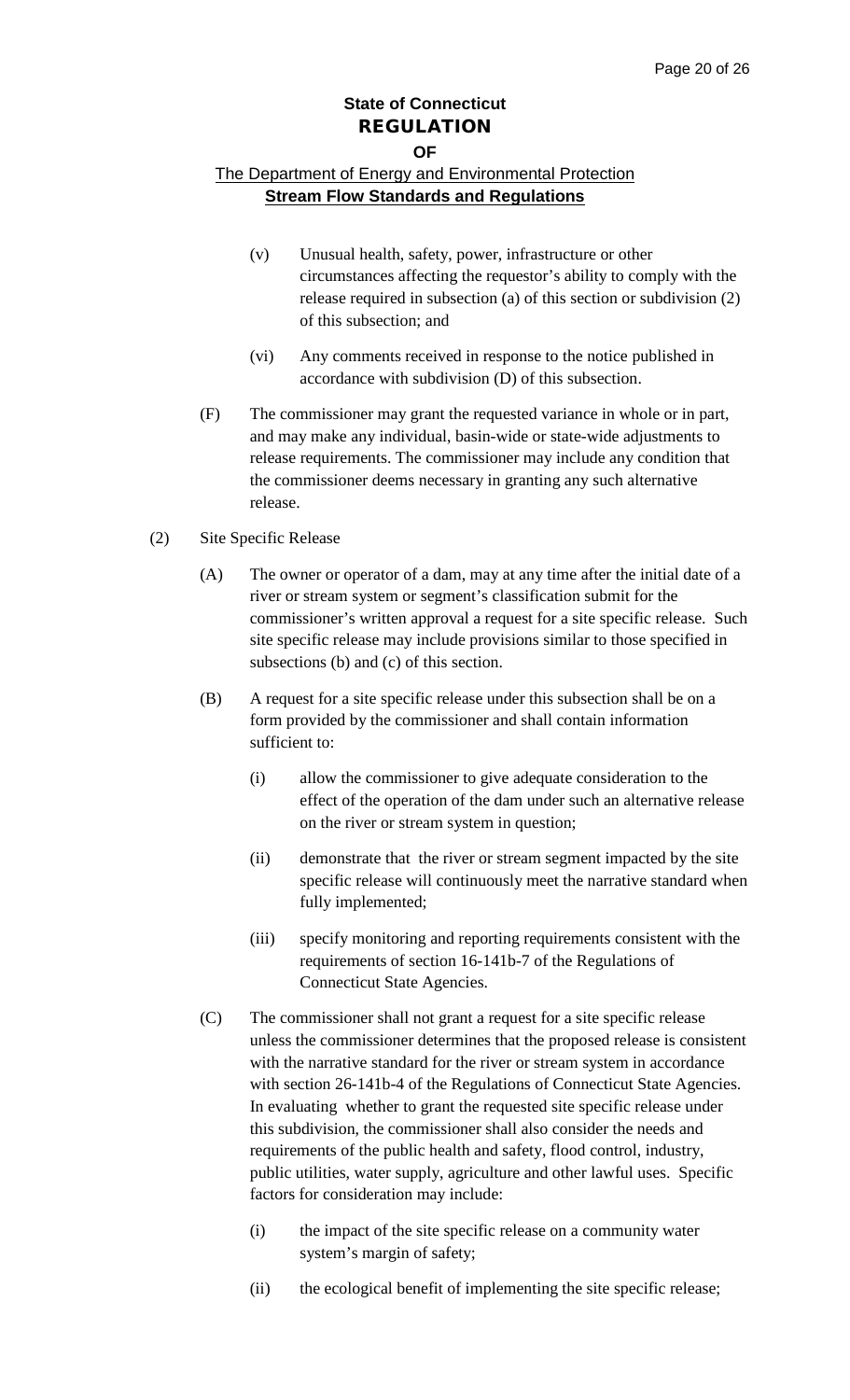#### **OF**

- (iii) the potential of a site specific release to lessen capital and operating costs to implement a release; and
- (iv) an implementation schedule.
- (D) The commissioner may reject for insufficiency any request that is not complete or that does not contain information sufficient to make a determination. Such rejection for insufficiency shall state the reasons for such rejection and shall not be subject to public hearing.
- (E) The commissioner shall review any request that is deemed complete.
- (F) The commissioner shall make a tentative determination to grant or deny the site specific release and provide a summary of the reasons for such tentative determination.
- (G) The commissioner shall publish notice of such tentative determination in a newspaper with general circulation in the area within which the river or stream system is located and on the department's website. The commissioner shall also provide notice to the persons listed in section 26- 141b-5(b)(2) of the Regulations of Connecticut State Agencies.
- (H) The commissioner shall hold a public hearing on such tentative determination, if no later than thirty days after publication of the tentative determination: (i) the petitioner requesting the site specific release requests such a hearing or (ii) the commissioner receives a petition, signed by at least twenty-five persons, requesting such a hearing.
- (I) Prior to holding a public hearing, the commissioner shall publish notice of such public hearing in a newspaper with general circulation in the area within which the river or stream system is located and on the department's website. Such notice shall include the date, time and location for such public hearing, provided the hearing date shall be not more than thirty days and not fewer than ten days after the date of such published notice; a description of the location of the river or stream segment at issue; and a summary of the reasons for the tentative determination.
- (J) If no public hearing is requested thirty days after publication of the tentative determination, the tentative determination shall be a final decision.
- (K) Any public hearing pursuant to this subdivision shall be governed by section 22a-3a-6 of the Regulations of Connecticut State Agencies and the applicable provisions of sections 4-166 to 4-189, inclusive, of the Connecticut General Statutes.
- (c) Notwithstanding the provisions of subsection (a) of this section, any change in release requirements that is a result of a re-classification of a river or stream segment, pursuant to subsection (c) of section 26-141b-5 of the Regulations of Connecticut State Agencies, shall be effective (1) immediately upon publication in the Connecticut Law Journal if such publication occurs ten years or more after the publication of the first classification of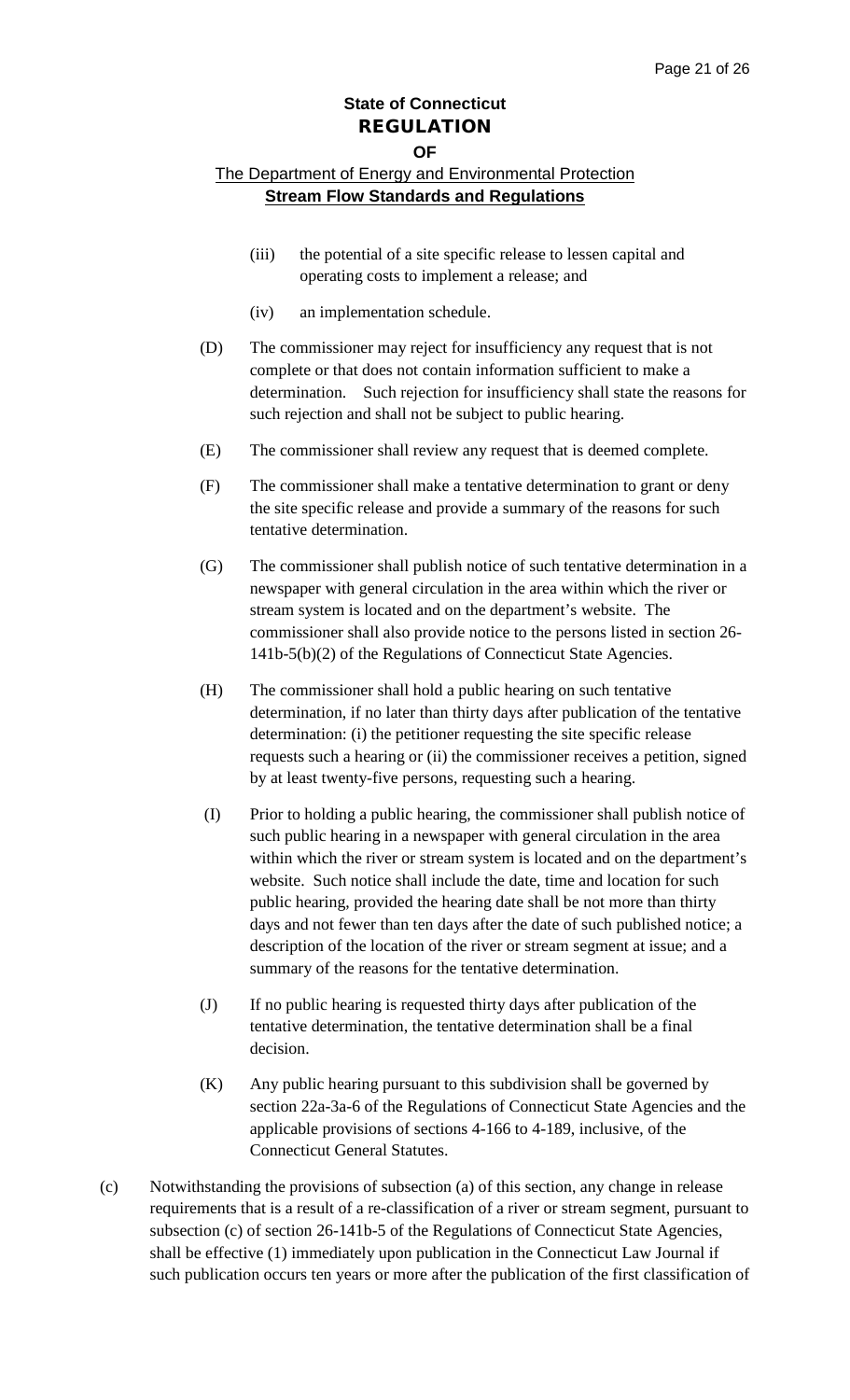## The Department of Energy and Environmental Protection **Stream Flow Standards and Regulations**

such system or segment in the Connecticut Law Journal, and the re-classification is from a less altered to a more altered classification , (2) three years after publication in the Connecticut Law Journal if such publication occurs ten years or more after the publication of the first classification of such system or segment in the Connecticut Law Journal and the re-classification is from a more altered to less altered classification, unless another date is approved by the commissioner pursuant to subsection (d) of this section or (3) ten years after the date of publication of the first classification of such system or segment in the Connecticut Law Journal if publication of the change in classification occurs within the ten years after the publication of the first classification unless another date is approve by the commissioner pursuant to subsection (d) of this section.Sec. 7. The Regulations of Connecticut State Agencies are amended by adding section 26-141b-7 as follows:

#### (NEW) **Sec. 26-141b-7. Record keeping and reporting requirements.**

- (a) Any person owning or operating a dam subject to the Stream Flow Standards and Regulations shall, not later than one year after the date of publication of classification for a river or stream segment on which such owner's dam is located, submit to the department on a form prescribed by the commissioner the following information:
	- (1) The name of the dam;
	- (2) The permit or registration number assigned to the dam pursuant to section 22a-368 of the Connecticut General Statutes;
	- (3) The geographical location of the dam in latitude and longitude (degrees, minutes, seconds);
	- (4) The affected river or stream system or segment thereof and their classifications;
	- (5) The name, address and telephone number of the owner or operator of the dam;
	- (6) A certification that the owner or operator will continue to meet sections 26-141a-1 to 26-141a-8, inclusive, of the Regulations of Connecticut State Agencies, if applicable; and
	- (7) A statement that the owner or operator has or will develop a plan for making those infrastructure changes necessary to comply with the ten-year timeframe established in subsection (a) of section 26-141b-6 of the Regulations of Connecticut State Agencies, if such timeframe is applicable.
- (b) Any person owning or operating a dam that is exempted pursuant to subdivision (15) or (16) of subsection (c) of section 26-141b-3 of the Regulations of Connecticut State Agencies shall submit to the department a certification that such dam is operating and will continue to operate pursuant to the requirements of such exemption, not later than: (1) ten years after the date of publication of a classification of the river or stream segment on which such owner's or operator's dam is located; (2) if changing a dam's operation to meet such exemption ten years after such date of publication, six months after such dam's change of operation; or (3) if dam ownership changes, six months after the date of ownership change.
- (c) Any person subject to the Stream Flow Standards and Regulations shall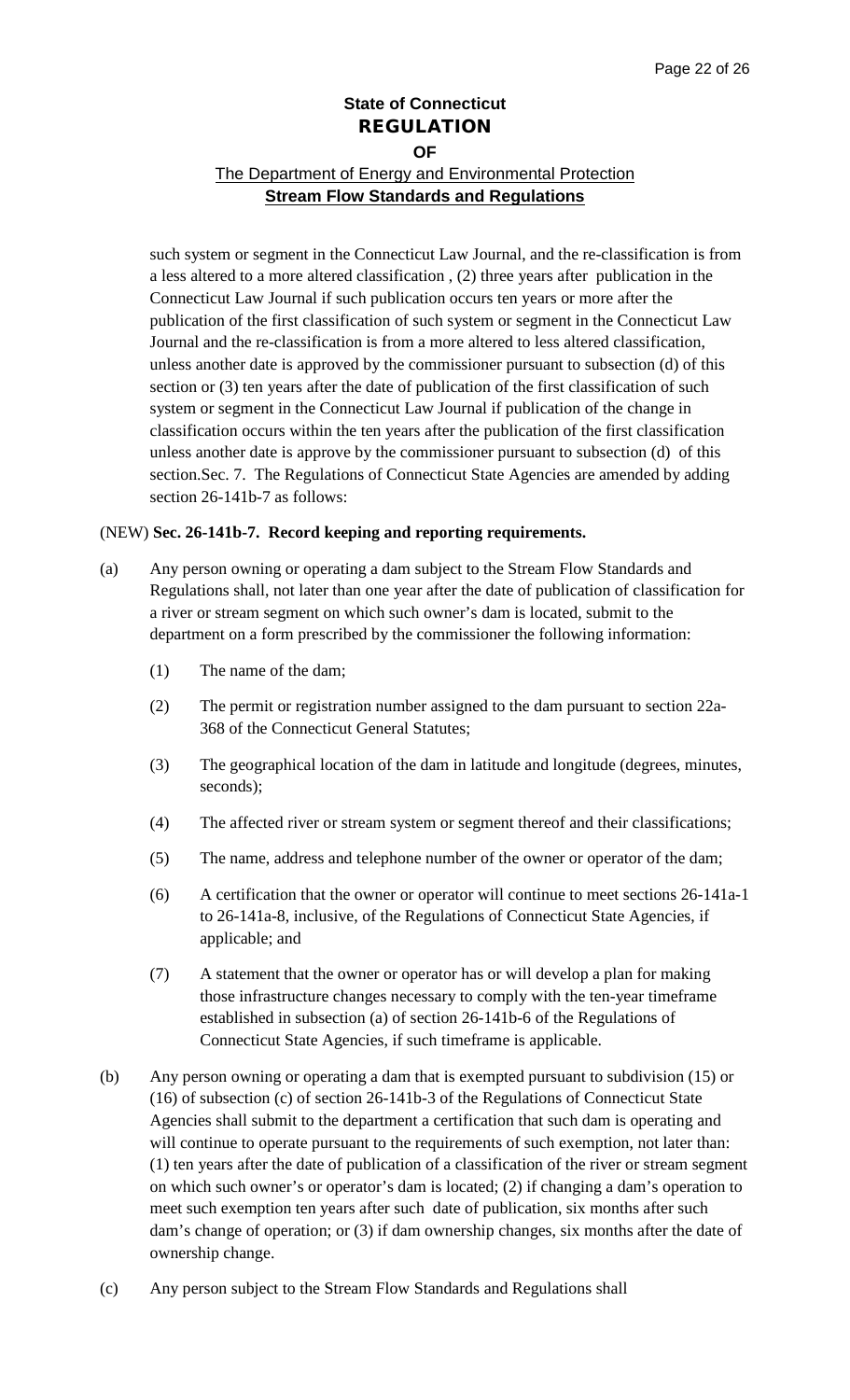## The Department of Energy and Environmental Protection **Stream Flow Standards and Regulations**

- (1) not later than nine years after the date of publication of classification for the river or stream segment on which such owner's or operator's dam is located unless another date is approved in writing by the commissioner, submit for the commissioner's written approval a description of methods and locations to be used to calculate release flows and to demonstrate compliance with release flow requirements. Such description shall include practices used to manage the water quality of the release to the maximum extent practicable for the protection of downstream resources;
- (2) upon initiation of a release required pursuant to section 26-141b-6 of the Regulations of Connecticut State Agencies, maintain an operating log that documents the flow of water from the dam calculated at such time that an adjustment in release is made, provided the frequency of any release documentation is no less than biweekly, with sufficient detail to demonstrate that release meets the applicable requirement of section 26-141b-6 of the Regulations of Connecticut State Agencies on a daily basis; or an alternative method of documenting compliance acceptable to the commissioner and
- (3) upon discovery of a deficiency, notify the commissioner in writing within 7 days if the time needed to remedy the deficiency is longer than 7 days.
- (d) All operating records shall be maintained for a minimum of fifteen years and such records shall be submitted to the commissioner not later than thirty days following a written request for such records. Upon receipt of a written request from the public for operating records documenting the release of water, the commissioner shall request such records from the dam owner or operator and make them available to the public upon receipt. Upon notification by the department that an electronic reporting system is available for use, operators and owners shall commence the annual submittal of data electronically as prescribed by the commissioner.

Sec. 8. The Regulations of Connecticut State Agencies are amended by adding section 26-141b-8 as follows:

#### (NEW) **Sec. 26-141b-8. Conflict and severance.**

- (a) Where there is a conflict between the provisions of the Stream Flow Standards and Regulations and those of any other applicable ordinance, regulation or permit, the provisions of the ordinance, regulation or permit that imposes the most stringent requirements shall govern.
- (b) The invalidity of any word, clause, sentence, section, part or provision of the Stream Flow Standards and Regulations shall not affect the validity of any other part that can be given effect without such invalid part or parts.

#### **Statement of Purpose:**

The purpose of the proposed regulations is to provide for the protection of Connecticut's river and stream systems by establishing stream flow standards that apply to all river and stream systems in the state through a classification process and requiring minimum releases from dams. These proposed rules add to and eventually replace the existing requirements found in the Minimum Stream Flow Standards and Regulations of the Connecticut Department of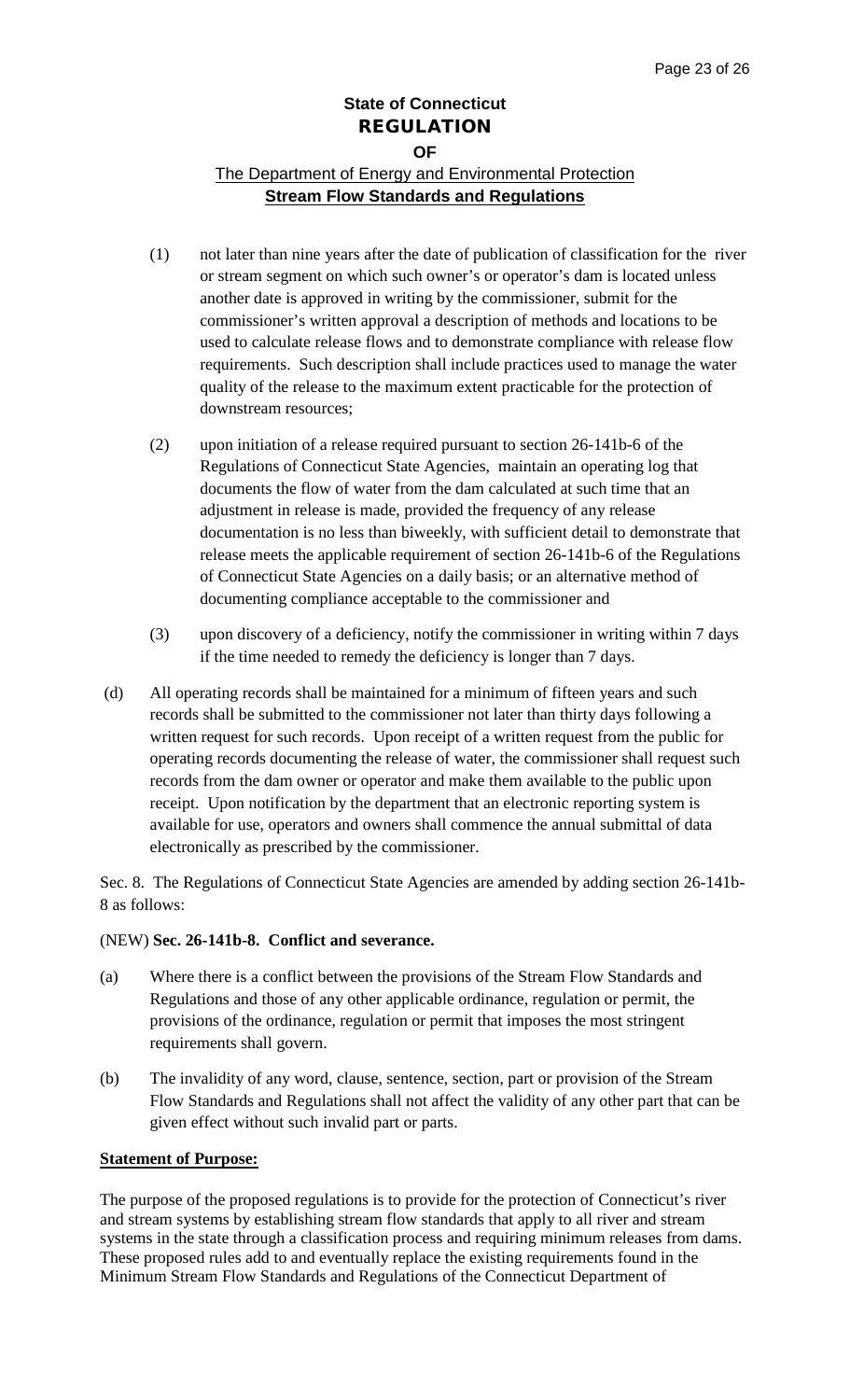## **State of Connecticut** REGULATION **OF** The Department of Energy and Environmental Protection **Stream Flow Standards and Regulations**

Environmental Protection, sections 26-141a-1 to 26-141a-8, inclusive, of the Regulations of Connecticut State Agencies.

The proposed regulations balance the needs of humans to use water for drinking and domestic purposes, fire and public safety, irrigation, manufacturing, and recreation, with the needs of fish, wildlife and other biota that also rely upon the availability of water to sustain healthy, natural communities. The regulations provide a framework considering the best available science to balance the human and ecological needs for water both through classification and operational rules, provide for public notice and input into the process, and provide a phased implementation of regulatory requirements to encourage and support water planning and conservation efforts. Finally, these rules protect Connecticut's river and stream systems by promoting better, more efficient management of our water supplies, so that all needs, both human and ecological, can be met both today and in the future.

The proposed regulations include the following provisions:

- (1) Section 26-141b-1 Short title for the proposed regulations;
- (2) Section 26-141b-2 Definitions. These include terms such as "bioperiod," "dam," "river or stream segment," and "river or stream system";
- (3) Section 26-141b-3 Applicability and exemptions. There are exemptions for safety, such as fire or drought emergencies and dam inspections; limited or short term water use, such as temporary stormwater detention; and other activities such as pollution abatement;
- (4) Section 26-141b-4 Narrative standards. This section establishes stream flow classifications and the narrative goals for those stream classes, based on the natural variation of stream flows, and on the existing and planned degree of human alteration to the streams. The proposed stream flow standards incorporate the concept of balancing human and ecological needs for water by establishing different flow standards for each of four categories or classes of waters. In Class 1 waters, priority is given to protecting ecological health. In Class 4 waters, priority is given to human uses while flows are consistent with the narrative standard with Class 3 waters to the maximum extent practicable. Class 2 and Class 3 waters have intermediate balance points between ecological and human uses. The flow standards for each class are based on maintaining, to various degrees, the natural variation in flow expected in Connecticut given seasonal climate and rainfall patterns;
- (5) Section 26-141b-5 Adoption of river or stream system classifications. This section sets out the adoption process for stream flow classifications, including the physical, natural and human factors for classification, the public participation process, and the petition process for changes. The factors the commissioner, in consultation with the Commissioner of Public Health, will consider when determining a classification for a river or stream segment include, but are not limited to, the following: size and location of surface and groundwater withdrawals; size and location of planned future withdrawals, including potential sources for public water supply; size and location of dams and impoundments; size and location of water and wastewater discharges; existing and proposed development; presence of flow‐sensitive aquatic life; anadromous fish runs, trout management areas, and other recreational resources; location of US Geological Survey natural reference stream gages; designated open space protected areas; and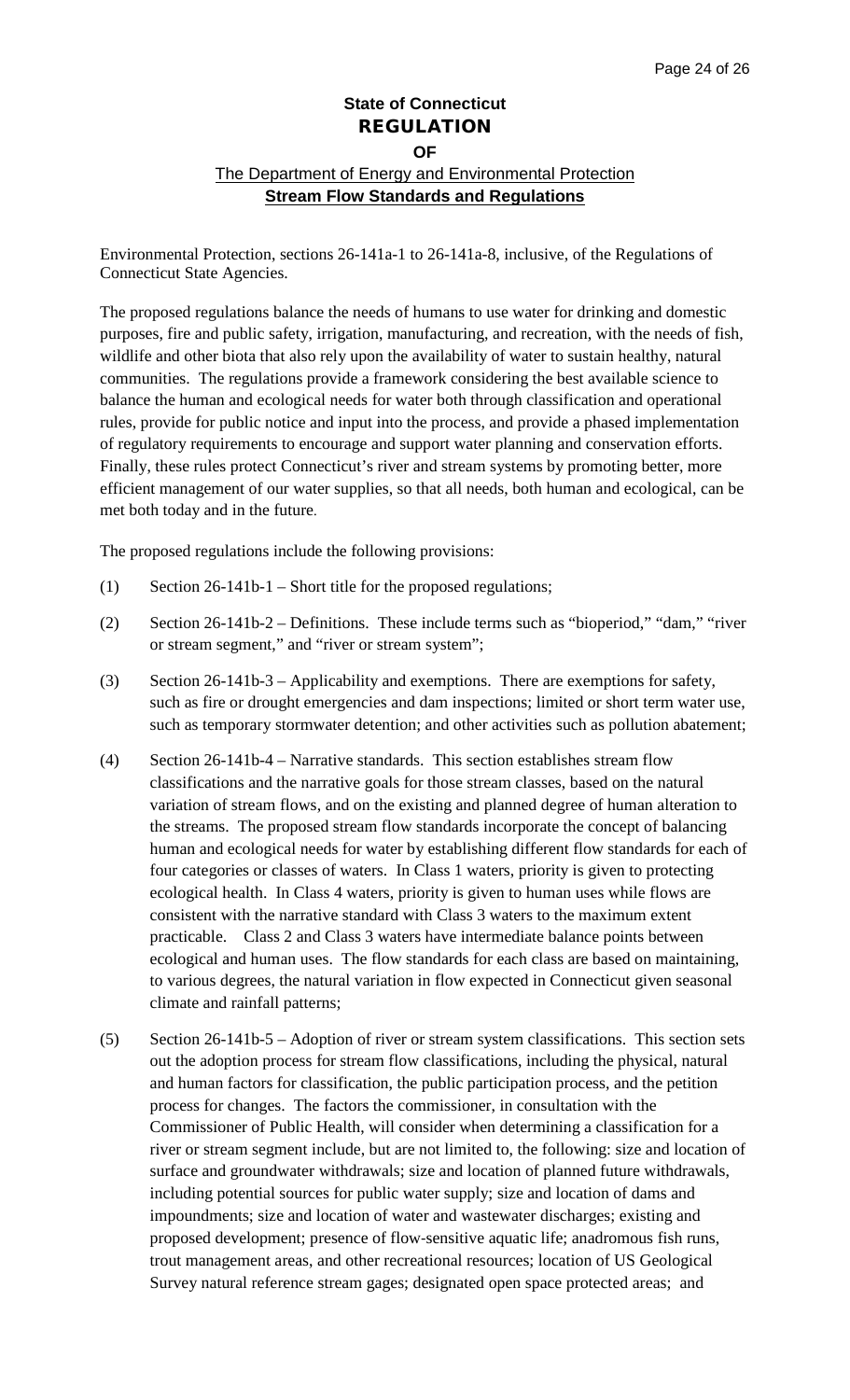## The Department of Energy and Environmental Protection **Stream Flow Standards and Regulations**

physical habitat restoration potential. A map of the proposed classifications will be publicly noticed and ample opportunity for public comment is incorporated into the requirements. The commissioner will take such comments into consideration before finalizing the classifications, which will then be published. A petition process to request changes to the classification (to either a more altered or less altered class) is included, along with factors for consideration and opportunity for a public hearing;

- (6) Section 26-141b-6 Release requirements. This section sets out numeric flow standards for dams based on seasonable flow criteria and type of flow altering activity. This includes specific release requirements for dams to maintain a minimum stream flow. Implementation timeframes, operational flexibility, drought relief, summer release preservation protocol, time extension to meet the required margin of safety, and alternative release provisions are also included;
- (7) Section 26-141b-7 Record keeping and reporting requirements. This section sets out requirements to submit to the department basic information on the dam, such as name of owner and location, within one year of adoption of the regulations. Nine years after adoption a plan for data collection must be submitted. Beginning ten years after adoption, data on the release shall be maintained and, upon a request, submitted to the commissioner; and
- (8) Section 26-141b-8 Conflict and severance. A conflict and severance section is included in case of conflicting legal requirements.